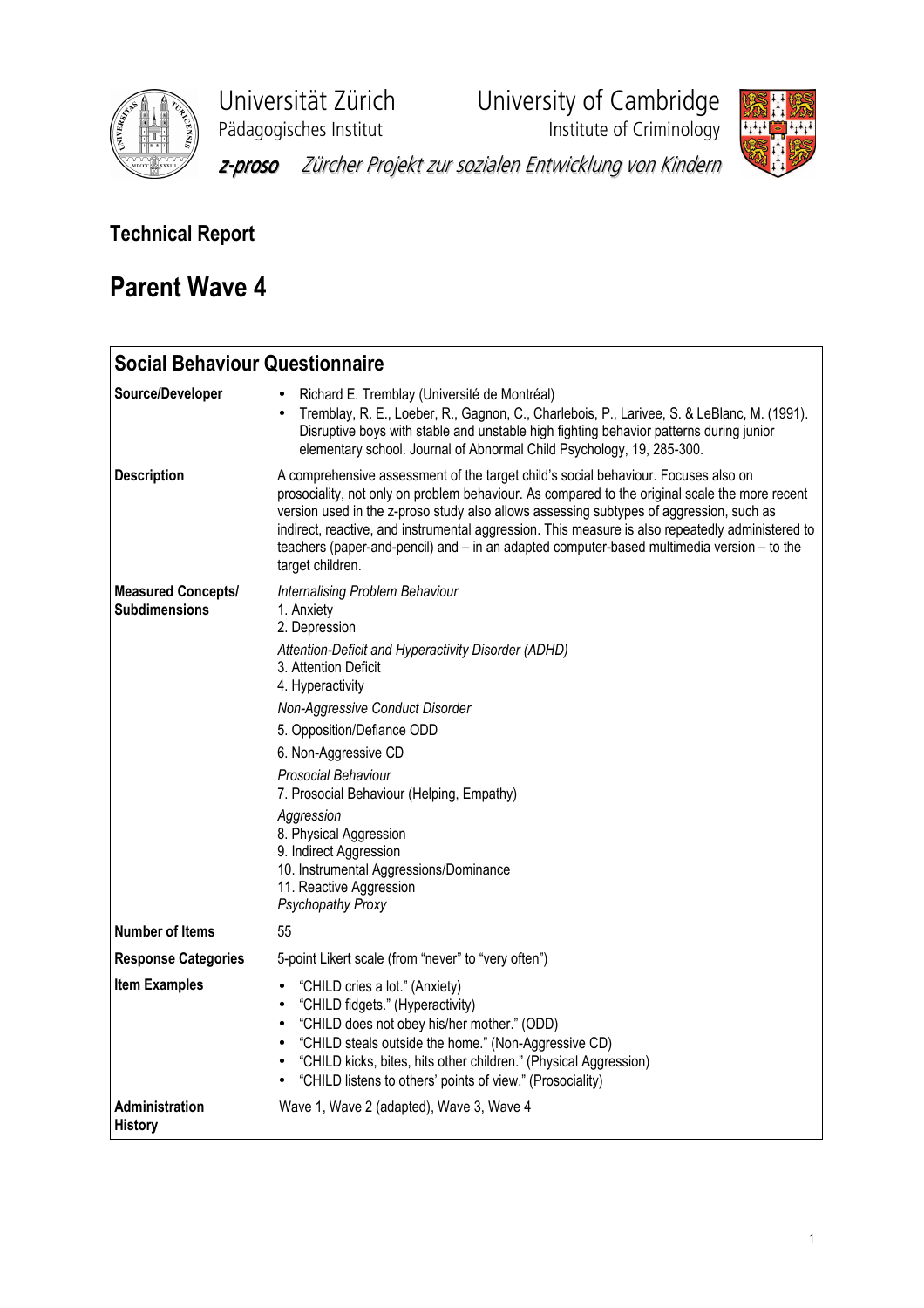### Social Behaviour Questionnaire – Subscale "Internalising Problem Behaviour "

- 5-point Likert scale
- Variable Values
- 1- never 2- rarely
- 3- sometimes
- 4- often
- 5- very often
- 
- 7- Does not apply (MISSING)
- 8- Don't know/ Can't remember (MISSING)
- 9- No answer/ Answer refused (MISSING)

### Variable

| Variable       | Variable Name    | Label                                | Wording                                                           | Missings (%) |
|----------------|------------------|--------------------------------------|-------------------------------------------------------------------|--------------|
| Wording &      |                  | Internalising                        |                                                                   |              |
| Case           | P4 10010 1       | problem behaviour 1                  | <childname> cries a lot</childname>                               | $(0.2\%)$    |
| <b>Summary</b> | P4 10010 2       | Internalising<br>problem behaviour 2 | <childname> is nervous, highstrung or tense</childname>           | $(0.3\%)$    |
|                | P4_10010_3       | Internalising<br>problem behaviour 3 | <childname>is too fearful or anxious</childname>                  | $(0.4\%)$    |
|                | P4_10010_4       | Internalising<br>problem behaviour 4 | <childname> is worried</childname>                                | (0.3%)       |
|                | P4 10010 5       | Internalising<br>problem behaviour 5 | <childname> seems to be unhappy, sad or depressed</childname>     | $(0.4\%)$    |
|                | P4_10010_6       | Internalising<br>problem behaviour 6 | <childname> is not as happy as other children</childname>         | (0.4% )      |
|                | P4 10010 7       | Internalising<br>problem behaviour 7 | <childname> has trouble enjoying him/herself</childname>          | $(0.3\%)$    |
|                | P4 10010 8       | Internalising<br>problem behaviour 8 | <childname> appears miserable, distressed, or unhappy</childname> | $(0.4\%)$    |
|                | P4 10010 9       | Internalising<br>problem behaviour 9 | <childname>stares into space</childname>                          | $(0.3\%)$    |
|                | Total $N = 1075$ |                                      |                                                                   |              |

#### Descriptive **Statistics**

| Variable<br>Name | Label                                | Mean | <b>Standard</b><br><b>Deviation</b> | Min. | Max. | <b>Skewness</b> | <b>Kurtosis</b> | Item-Scale<br>Correlation | $\alpha$ If Item<br>Removed<br>$(\alpha = .790)$ |
|------------------|--------------------------------------|------|-------------------------------------|------|------|-----------------|-----------------|---------------------------|--------------------------------------------------|
| P4 10010 1       | Internalising                        |      |                                     |      |      |                 |                 |                           |                                                  |
|                  | problem behaviour 1                  | 2.47 | .988                                |      | 5    | 0.499           | $-0.119$        | .319                      | .794                                             |
| P4_10010_2       | Internalising                        |      |                                     |      |      |                 |                 |                           |                                                  |
|                  | problem behaviour 2                  | 2.09 | .896                                |      | 5    | 0.527           | $-0.093$        | .533                      | .762                                             |
| P4_10010_3       | Internalising                        |      |                                     |      |      |                 |                 |                           |                                                  |
|                  | problem behaviour 3                  | 2.10 | 1.048                               |      | 5    | 0.701           | $-0.255$        | .384                      | .787                                             |
| P4_10010_4       | Internalising                        |      |                                     |      |      |                 |                 |                           |                                                  |
|                  | problem behaviour 4                  | 2.12 | .877                                |      | 5    | 0.389           | $-0.389$        | .550                      | .760                                             |
| P4_10010_5       | Internalising                        |      |                                     |      |      |                 |                 |                           |                                                  |
|                  | problem behaviour 5                  | 1.75 | .771                                |      | 5    | 0.791           | 0.272           | .586                      | .757                                             |
| P4_10010_6       | Internalising                        | 1.64 | .832                                |      | 5    | 1.251           | 1.222           | .551                      | .760                                             |
|                  | problem behaviour 6                  |      |                                     |      |      |                 |                 |                           |                                                  |
| P4 10010 7       | Internalising<br>problem behaviour 7 | 1.54 | .739                                |      | 5    | 1.325           | 1.664           | .427                      | .777                                             |
|                  | Internalising                        |      |                                     |      |      |                 |                 |                           |                                                  |
| P4_10010_8       | problem behaviour 8                  | 1.67 | .769                                |      | 5    | 0.966           | 0.488           | .626                      | .752                                             |
|                  | Internalising                        |      |                                     |      |      |                 |                 |                           |                                                  |
| P4_10010_9       | problem behaviour 9                  | 1.71 | .882                                |      | 5    | 1.110           | 0.668           | .411                      | .779                                             |

| <b>Sum Index</b> | <b>Internalising Problem Behaviour Subscale (P4_anxdep)</b> |
|------------------|-------------------------------------------------------------|
|                  |                                                             |

|                    | <b>Internalising Froblem Benaviour Subscale</b> (F4 drivide) |      |       |                  |       |       |       |                 |    |       |      |  |
|--------------------|--------------------------------------------------------------|------|-------|------------------|-------|-------|-------|-----------------|----|-------|------|--|
| <b>Descriptive</b> |                                                              |      |       | <b>Standard</b>  |       |       | Skew- |                 |    | ANOVA |      |  |
| <b>Statistics</b>  | Group                                                        |      | Mean  | <b>Deviation</b> | Min.  | Max.  | ness  | <b>Kurtosis</b> | df |       |      |  |
|                    | Full sample                                                  | 1073 | 0.898 | .531             | 0.000 | 3.333 | 0.746 | 0.829           |    |       |      |  |
|                    | Gender                                                       |      |       |                  |       |       |       |                 |    | .930  | .165 |  |
|                    | Girls                                                        | 516  | 0.874 | .534             | 0.000 | 3.333 | 0.881 | .328            |    |       |      |  |
|                    | Boys                                                         | 557  | 0.919 | .528             | 0.000 | 2.889 | 0.625 | 0.417           |    |       |      |  |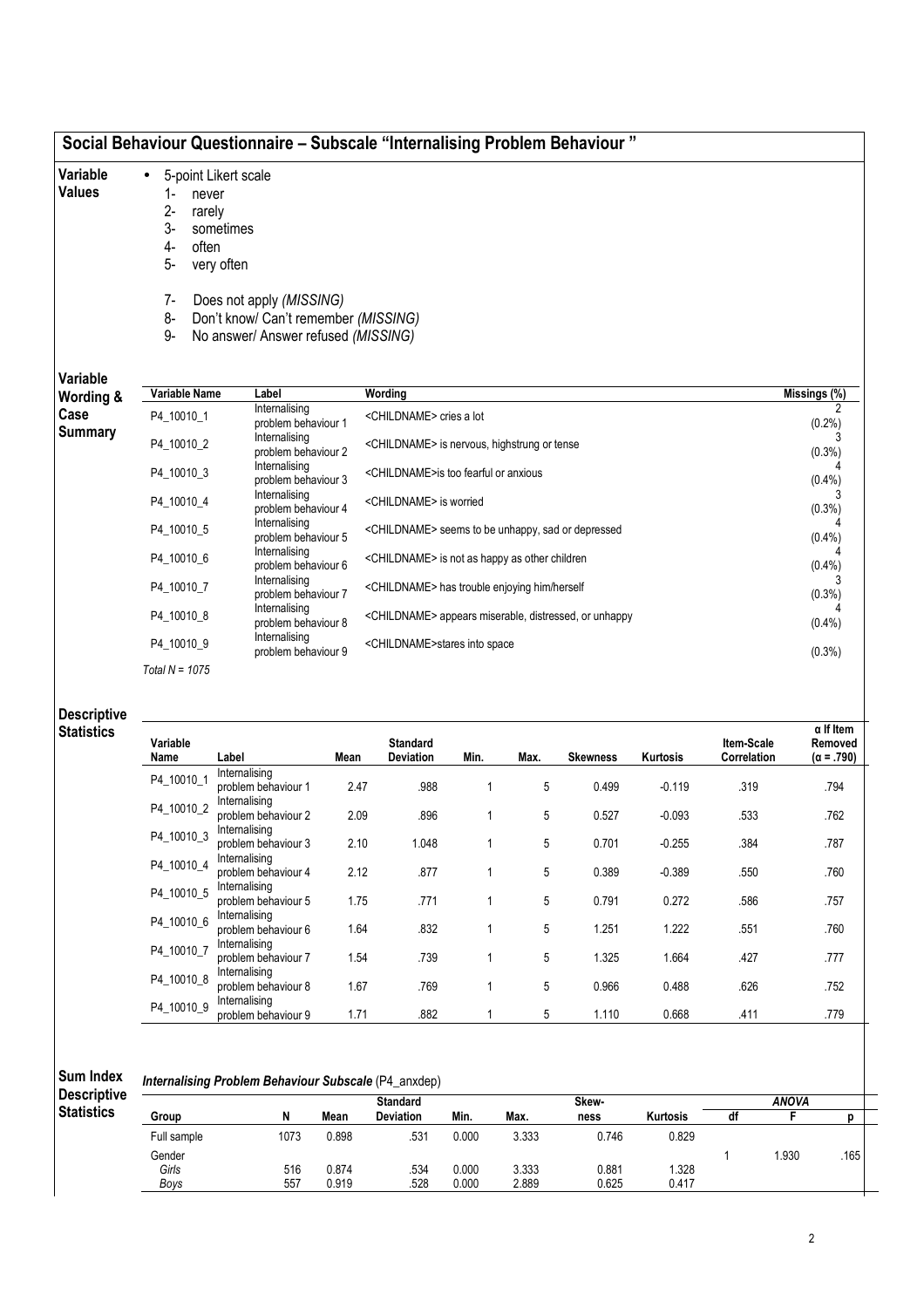| Treatment        |     |       |      |       |       |       |          | 3 | .179  | .911 |
|------------------|-----|-------|------|-------|-------|-------|----------|---|-------|------|
| Control          | 290 | 0.901 | .514 | 0.000 | 2.778 | 0.570 | 0.197    |   |       |      |
| Triple P         | 255 | 0.912 | .550 | 0.000 | 2.889 | 0.699 | 0.573    |   |       |      |
| <b>PATHS</b>     | 307 | 0.880 | .520 | 0.000 | 3.333 | 1.037 | 2.463    |   |       |      |
| Combination      | 221 | 0.900 | .548 | 0.000 | 2.667 | 0.646 | 0.036    |   |       |      |
| Language         |     |       |      |       |       |       |          | 8 | 5.239 | .000 |
| German           | 737 | 0.898 | .513 | 0.000 | 3.333 | 0.795 | 1.269    |   |       |      |
| Albanian         | 50  | 0.998 | .481 | 0.000 | 1.889 | 0.012 | $-0.426$ |   |       |      |
| Bos./Cro./ Serb. | 71  | 0.724 | .497 | 0.111 | 2.000 | 0.974 | 0.440    |   |       |      |
| English          | 18  | 1.074 | .629 | 0.000 | 2.556 | 0.543 | 0.472    |   |       |      |
| Italian          | 16  | 0.632 | .440 | 0.000 | 1.667 | 0.669 | 0.631    |   |       |      |
| Portuguese       | 58  | 1.098 | .618 | 0.000 | 2.667 | 0.606 | $-0.173$ |   |       |      |
| Spanish          | 39  | 0.934 | .592 | 0.111 | 2.778 | 1.079 | 1.166    |   |       |      |
| Tamil            | 48  | 1.035 | .527 | 0.000 | 2.222 | 0.391 | $-0.140$ |   |       |      |
| Turkish          | 36  | 0.571 | .547 | 0.000 | 2.333 | 1.189 | 1.451    |   |       |      |

1) The scale has been constructed by taking the average of all the nine variables. The maximum number of missing values allowed was 3. For the purpose of rescaling, 1 has been subtracted from the total scale.

2) The results of the ANOVA are highly significant for the language groups. ANOVA yielded no significant results for the gender groups, the treatment groups.

| <b>Correlations</b>               | <b>Internalising Problem Behaviour Subscale (P4_anxdep)</b>                                                                                                                                                                                                                                                                                                                                                                                                                                                                                                                                        |                              |   |                         |   |                               |   |
|-----------------------------------|----------------------------------------------------------------------------------------------------------------------------------------------------------------------------------------------------------------------------------------------------------------------------------------------------------------------------------------------------------------------------------------------------------------------------------------------------------------------------------------------------------------------------------------------------------------------------------------------------|------------------------------|---|-------------------------|---|-------------------------------|---|
| with<br><b>Subscales</b><br>& DVs | <b>Variable</b>                                                                                                                                                                                                                                                                                                                                                                                                                                                                                                                                                                                    | <b>Full</b><br><b>Sample</b> | N | Girls<br>n <sup>1</sup> | N | <b>Boys</b><br>n <sup>1</sup> | N |
|                                   | <b>Subscales</b><br><b>ADHD</b>                                                                                                                                                                                                                                                                                                                                                                                                                                                                                                                                                                    |                              |   |                         |   |                               |   |
|                                   | <b>ODD</b><br><b>NACD</b>                                                                                                                                                                                                                                                                                                                                                                                                                                                                                                                                                                          |                              |   |                         |   |                               |   |
|                                   | <b>Prosocial Behaviour</b><br><b>Aggression</b><br><b>Psychopathy Proxy</b>                                                                                                                                                                                                                                                                                                                                                                                                                                                                                                                        |                              |   |                         |   |                               |   |
|                                   | <b>Parent SBQ</b><br><b>Aggression</b><br>Prosociality                                                                                                                                                                                                                                                                                                                                                                                                                                                                                                                                             |                              |   |                         |   |                               |   |
|                                   | <b>Teacher SBQ</b><br><b>Aggression</b><br><b>Prosociality</b>                                                                                                                                                                                                                                                                                                                                                                                                                                                                                                                                     |                              |   |                         |   |                               |   |
|                                   | <b>Child SBQ</b><br><b>Aggression</b><br>Prosociality                                                                                                                                                                                                                                                                                                                                                                                                                                                                                                                                              |                              |   |                         |   |                               |   |
|                                   | $1***$ p<.001, ** p<.01, * p<.05, ns p>.05                                                                                                                                                                                                                                                                                                                                                                                                                                                                                                                                                         |                              |   |                         |   |                               |   |
|                                   | Comments: The Internalising Problem Behaviour Subscale is positively and significantly correlated with the other negative SBQ subscales<br>(ADHD, ODD, NACD, Psychopathy proxy and Aggression) and negatively correlated with the positive SBQ subscale (Prosocial Behaviour).<br>The correlations are generally moderate (except for ADHD) -pointing to the good convergent and divergent validity of the constructs. Further,<br>the subscale does not have any significant correlations with the aggression/prosociality measures which are derived from the teacher- and<br>child assessments. |                              |   |                         |   |                               |   |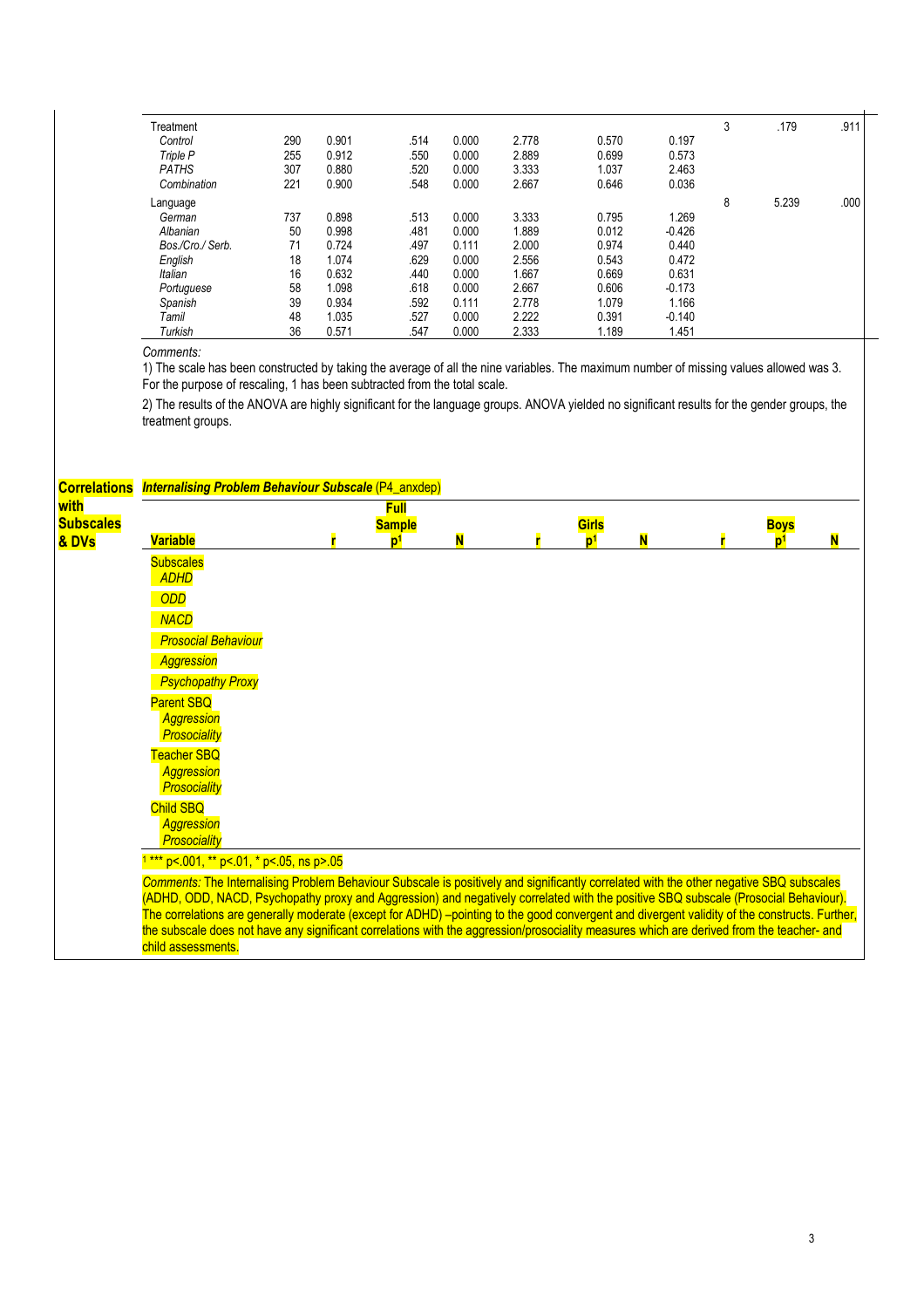| Variable<br><b>Values</b>               | 5-point Likert scale<br>$\bullet$<br>$1 -$<br>never<br>$2 -$<br>rarely<br>3-<br>often<br>4-<br>5-<br>very often<br>7-<br>8-<br>9- | sometimes<br>Does not apply (MISSING)  |                                 | Don't know/ Can't remember (MISSING)<br>No answer/ Answer refused (MISSING) |                                                                               |                                                                         |                                                                         |                      |                           |                                                  |           |  |  |
|-----------------------------------------|-----------------------------------------------------------------------------------------------------------------------------------|----------------------------------------|---------------------------------|-----------------------------------------------------------------------------|-------------------------------------------------------------------------------|-------------------------------------------------------------------------|-------------------------------------------------------------------------|----------------------|---------------------------|--------------------------------------------------|-----------|--|--|
| Variable<br>Wording &                   | Variable Name                                                                                                                     | Label                                  |                                 | Wording                                                                     |                                                                               |                                                                         |                                                                         |                      |                           | Missings (%)                                     |           |  |  |
| Case                                    | P4 10010 10                                                                                                                       | ADHD <sub>1</sub>                      |                                 |                                                                             | <childname> is impulsive, acts without thinking</childname>                   |                                                                         |                                                                         |                      |                           |                                                  |           |  |  |
| <b>Summary</b>                          | P4_10010_11                                                                                                                       | ADHD <sub>2</sub>                      |                                 |                                                                             |                                                                               |                                                                         | <childname> has difficulty awaiting turn in games or groups</childname> |                      |                           |                                                  | $(0.5\%)$ |  |  |
|                                         | P4_10010_12                                                                                                                       | ADHD <sub>3</sub>                      |                                 |                                                                             |                                                                               |                                                                         | <childname> can't sit still, is restless, or hyperactive</childname>    |                      |                           |                                                  | $(0.6\%)$ |  |  |
|                                         | P4_10010_13                                                                                                                       |                                        | <childname> fidgets</childname> |                                                                             |                                                                               |                                                                         |                                                                         |                      | (0.3%)<br>(0.2%           |                                                  |           |  |  |
|                                         | P4_10010_14                                                                                                                       | ADHD <sub>5</sub>                      |                                 |                                                                             |                                                                               |                                                                         |                                                                         |                      |                           |                                                  | (0.4% )   |  |  |
|                                         |                                                                                                                                   | ADHD 6                                 |                                 |                                                                             | <childname> cannot settle to anything for more than a few moments</childname> |                                                                         |                                                                         |                      |                           |                                                  |           |  |  |
|                                         | P4_10010_15                                                                                                                       |                                        |                                 |                                                                             | <childname> is distractible, has trouble sticking to any activity</childname> |                                                                         |                                                                         |                      |                           |                                                  |           |  |  |
|                                         | P4_10010_16                                                                                                                       | ADHD <sub>7</sub>                      |                                 |                                                                             |                                                                               | <childname> can't concentrate, can't pay attention for long</childname> |                                                                         | (0.3%)               |                           |                                                  |           |  |  |
|                                         | P4_10010_17                                                                                                                       | ADHD <sub>8</sub>                      |                                 |                                                                             |                                                                               | <childname> is inattentive</childname>                                  |                                                                         |                      |                           |                                                  | (0.3%)    |  |  |
|                                         | P4_10010_18                                                                                                                       | ADHD <sub>9</sub>                      |                                 |                                                                             |                                                                               | <childname> gives up easily</childname>                                 |                                                                         |                      |                           |                                                  | (0.4% )   |  |  |
|                                         | Total $N = 1075$                                                                                                                  |                                        |                                 |                                                                             |                                                                               |                                                                         |                                                                         |                      |                           |                                                  |           |  |  |
| <b>Descriptive</b><br><b>Statistics</b> | Variable<br>Name                                                                                                                  | Label                                  | Mean                            | <b>Standard</b><br>Deviation                                                | Min.                                                                          | Max.                                                                    | <b>Skewness</b>                                                         | Kurtosis             | Item-Scale<br>Correlation | $\alpha$ If Item<br>Removed<br>$(\alpha = .854)$ |           |  |  |
|                                         | P4_10010_10                                                                                                                       | ADHD <sub>1</sub>                      | 2.27                            | .956                                                                        | 1                                                                             | 5                                                                       | 0.472                                                                   | $-0.134$             | .533                      | .843                                             |           |  |  |
|                                         | P4 10010 11<br>P4_10010_12                                                                                                        | ADHD <sub>2</sub><br>ADHD <sub>3</sub> | 2.26<br>2.07                    | .992<br>1.105                                                               | 1<br>1                                                                        | 5<br>5                                                                  | 0.437<br>0.787                                                          | $-0.379$<br>$-0.241$ | .432<br>.617              | .852<br>.834                                     |           |  |  |
|                                         | P4 10010 13                                                                                                                       | ADHD 4                                 | 2.36                            | 1.195                                                                       | 1                                                                             | 5                                                                       | 0.534                                                                   | $-0.629$             | .494                      | .849                                             |           |  |  |
|                                         | P4_10010_14                                                                                                                       | ADHD <sub>5</sub>                      | 2.13                            | .939                                                                        | 1                                                                             | 5                                                                       | 0.536                                                                   | $-0.181$             | .685                      | .828                                             |           |  |  |
|                                         | P4 10010 15                                                                                                                       | ADHD 6                                 | 2.44                            | 1.059                                                                       | 1                                                                             | 5                                                                       | 0.348                                                                   | $-0.500$             | .727                      | .822                                             |           |  |  |

Sum Index Des

Attention-Deficit Hyperactivity Disorder (ADHD) Subscale (P4\_adhd)

| <b>Descriptive</b> |              |      |      | <b>Standard</b>  |      |      | Skew- |          |    | <b>ANOVA</b> |      |
|--------------------|--------------|------|------|------------------|------|------|-------|----------|----|--------------|------|
| <b>Statistics</b>  | Group        | N    | Mean | <b>Deviation</b> | Min. | Max. | ness  | Kurtosis | df |              |      |
|                    | Full sample  | 1072 | 1.27 | .690             | 0.00 | 3.78 | 0.491 | 0.118    |    |              |      |
|                    | Gender       |      |      |                  |      |      |       |          |    | 37.159       | .000 |
|                    | Girls        | 516  | 1.14 | .642             | 0.00 | 3.33 | 0.499 | 0.126    |    |              |      |
|                    | Boys         | 556  | 1.40 | .712             | 0.00 | 3.78 | 0.432 | 0.046    |    |              |      |
|                    | Treatment    |      |      |                  |      |      |       |          | 3  | 1.454        | .226 |
|                    | Control      | 290  | 1.31 | .719             | 0.00 | 3.78 | 0.524 | 0.305    |    |              |      |
|                    | Triple P     | 255  | 1.33 | .696             | 0.00 | 3.33 | 0.524 | 0.194    |    |              |      |
|                    | <b>PATHS</b> | 306  | 1.22 | .670             | 0.00 | 3.33 | 0.530 | 0.248    |    |              |      |
|                    | Combination  | 221  | 1.24 | .672             | 0.00 | 3.11 | 0.315 | $-0.537$ |    |              |      |

P4\_10010\_16 ADHD 7 2.29 1.003 1 5 0.497 -0.247 .717 .824 P4\_10010\_17 ADHD 8 2.24 .917 1 5 0.384 -0.157 .599 .837 P4\_10010\_18 ADHD 9 2.42 .986 1 5 0.206 -0.479 .412 .854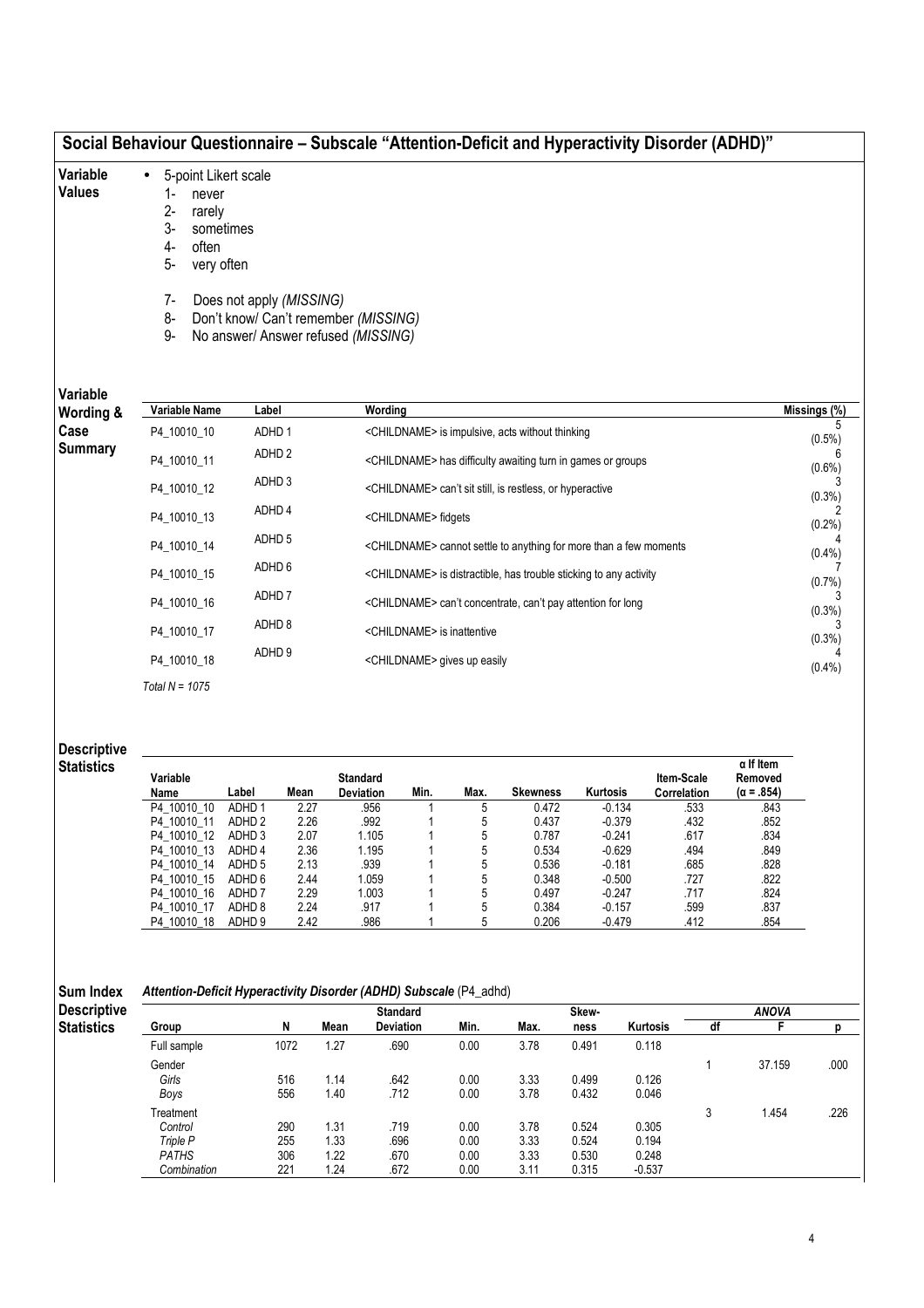| Language         |     |      |      |      |      |          |          | 8 | 3.499 | .001 |
|------------------|-----|------|------|------|------|----------|----------|---|-------|------|
| German           | 736 | 1.31 | .680 | 0.00 | 3.67 | 0.514    | 0.128    |   |       |      |
| Albanian         | 50  | 1.38 | .607 | 0.33 | 2.89 | 0.162    | $-0.658$ |   |       |      |
| Bos./Cro./ Serb. | 71  | 1.09 | .736 | 0.00 | 3.56 | 0.636    | 0.741    |   |       |      |
| English          | 18  | 1.22 | .621 | 0.00 | 2.22 | $-0.306$ | $-0.305$ |   |       |      |
| Italian          | 16  | 1.15 | .783 | 0.00 | 2.44 | 0.407    | $-1.029$ |   |       |      |
| Portuguese       | 58  | 1.35 | .815 | 0.00 | 3.78 | 0.552    | 0.218    |   |       |      |
| Spanish          | 39  | 1.28 | .739 | 0.22 | 3.11 | 0.518    | $-0.409$ |   |       |      |
| Tamil            | 48  | 1.13 | .578 | 0.22 | 2.44 | 0.626    | $-0.278$ |   |       |      |
| Turkish          | 36  | 0.82 | .570 | 0.00 | 1.89 | 0.080    | $-1.274$ |   |       |      |

1) The scale has been constructed by taking the average of all the nine variables. The maximum number of missing values allowed was 3. For the purpose of rescaling, 1 has been subtracted from the total scale.

|                          | <b>Correlations</b> Attention-Deficit Hyperactivity Disorder (ADHD) Subscale (P4_adhd)                                                              |                              |   |                |   |                |   |
|--------------------------|-----------------------------------------------------------------------------------------------------------------------------------------------------|------------------------------|---|----------------|---|----------------|---|
| with<br><b>Subscales</b> |                                                                                                                                                     | <b>Full</b><br><b>Sample</b> |   | Girls          |   | <b>Boys</b>    |   |
| & DVs                    | <b>Variable</b>                                                                                                                                     | D,                           | N | p <sup>1</sup> | N | n <sup>1</sup> | N |
|                          | <b>Subscales</b>                                                                                                                                    |                              |   |                |   |                |   |
|                          | <b>Internalising Problem</b>                                                                                                                        |                              |   |                |   |                |   |
|                          | <b>Behaviour</b>                                                                                                                                    |                              |   |                |   |                |   |
|                          | <b>ODD</b>                                                                                                                                          |                              |   |                |   |                |   |
|                          | <b>NACD</b>                                                                                                                                         |                              |   |                |   |                |   |
|                          | <b>Prosocial Behaviour</b>                                                                                                                          |                              |   |                |   |                |   |
|                          | <b>Aggression</b>                                                                                                                                   |                              |   |                |   |                |   |
|                          | <b>Psychopathy Proxy</b>                                                                                                                            |                              |   |                |   |                |   |
|                          | <b>Parent SBQ</b>                                                                                                                                   |                              |   |                |   |                |   |
|                          | <b>Aggression</b>                                                                                                                                   |                              |   |                |   |                |   |
|                          | <b>Prosociality</b>                                                                                                                                 |                              |   |                |   |                |   |
|                          | <b>Teacher SBQ</b>                                                                                                                                  |                              |   |                |   |                |   |
|                          | <b>Aggression</b>                                                                                                                                   |                              |   |                |   |                |   |
|                          | <b>Prosociality</b>                                                                                                                                 |                              |   |                |   |                |   |
|                          | <b>Child SBQ</b>                                                                                                                                    |                              |   |                |   |                |   |
|                          | <b>Aggression</b>                                                                                                                                   |                              |   |                |   |                |   |
|                          | Prosociality                                                                                                                                        |                              |   |                |   |                |   |
|                          | *** p<.001, ** p<.01, * p<.05, ns p>.05                                                                                                             |                              |   |                |   |                |   |
|                          | Comments: The Attention-Deficit Hyperactivity Disorder Subscale is positively correlated with the other negative SBQ subscales and                  |                              |   |                |   |                |   |
|                          | negatively correlated with the positive SBQ subscale. The correlations are highly significant and range from low to substantial, casting doubt      |                              |   |                |   |                |   |
|                          | on the divergent validity of the construct. Further, the subscale has also significant but relatively lower correlations with the teacher and child |                              |   |                |   |                |   |
|                          | aggression/prosociality measures than with the parent-reported measures.                                                                            |                              |   |                |   |                |   |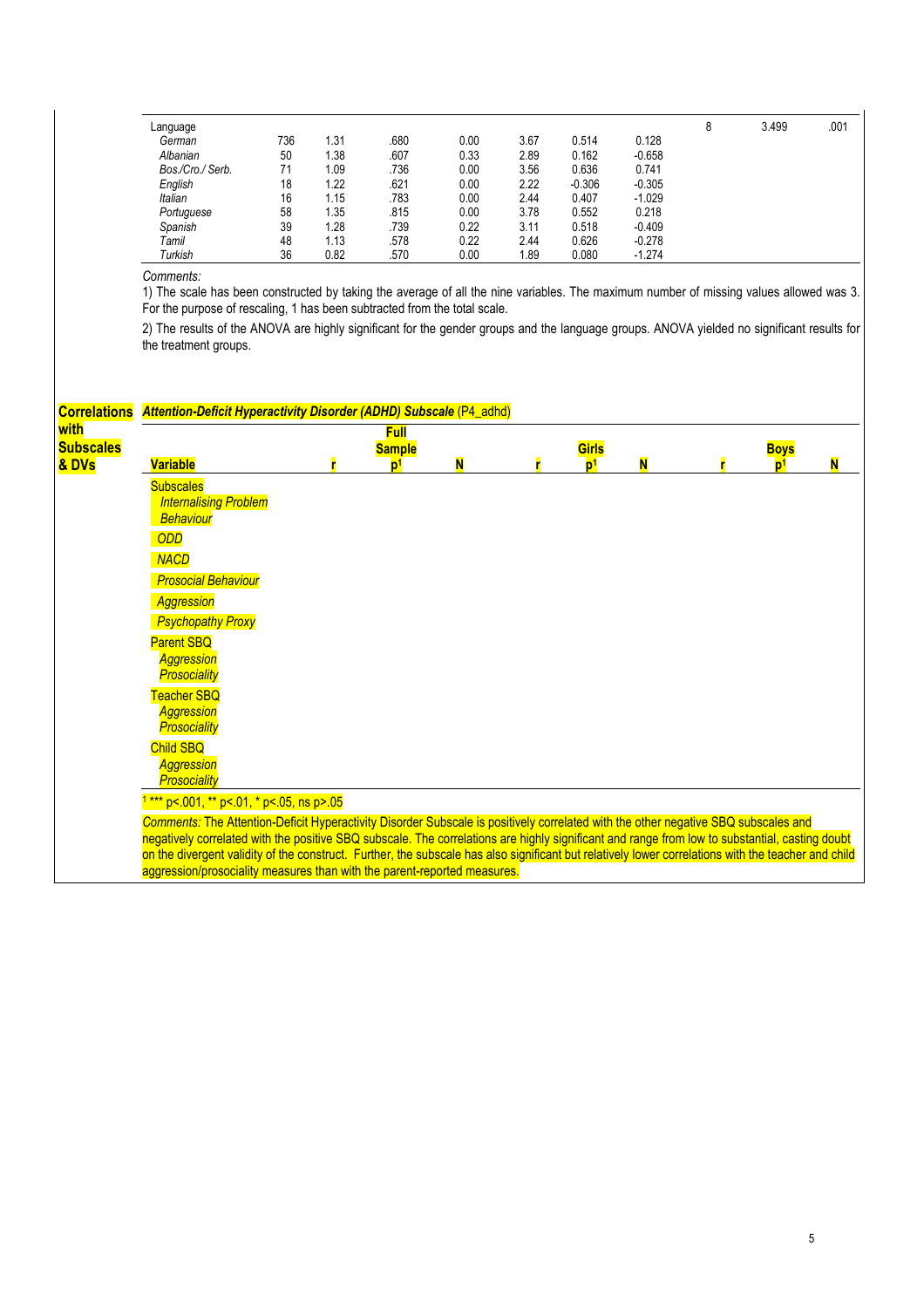| Variable                                | 5-point Likert scale                                                                                   |                                                                             |                |                                                     |                |                |                   |                   |                           |                                                  |                 |  |
|-----------------------------------------|--------------------------------------------------------------------------------------------------------|-----------------------------------------------------------------------------|----------------|-----------------------------------------------------|----------------|----------------|-------------------|-------------------|---------------------------|--------------------------------------------------|-----------------|--|
| <b>Values</b>                           | 1-<br>never<br>$2 -$<br>rarely<br>3-<br>sometimes<br>$4-$<br>often<br>5-<br>very often<br>7-           | Does not apply (MISSING)                                                    |                |                                                     |                |                |                   |                   |                           |                                                  |                 |  |
|                                         | 8-<br>9-                                                                                               | Don't know/ Can't remember (MISSING)<br>No answer/ Answer refused (MISSING) |                |                                                     |                |                |                   |                   |                           |                                                  |                 |  |
| Variable<br>Wording &                   | Variable Name                                                                                          | Label                                                                       |                | Wording                                             |                |                |                   |                   |                           |                                                  | Missings (%)    |  |
| Case                                    | Opposition/Defiance<br>P4_10010_27                                                                     |                                                                             |                | <childname> is disobedient at school</childname>    |                |                |                   |                   |                           |                                                  | $(0.7\%)$       |  |
| <b>Summary</b>                          | Opposition/Defiance<br>P4_10010_28<br><childname> doesn't obey his/her mother<br/>2</childname>        |                                                                             |                |                                                     |                |                |                   |                   |                           |                                                  | 14<br>$(1.3\%)$ |  |
|                                         | P4_10010_29                                                                                            | Opposition/Defiance<br>3                                                    |                | <childname> doesn't obey his/her father</childname> |                |                |                   |                   |                           |                                                  | 16.8%           |  |
|                                         | Opposition/Defiance<br>P4_10010_30<br><childname> ignores you when you say something<br/>4</childname> |                                                                             |                |                                                     |                |                |                   |                   |                           |                                                  |                 |  |
|                                         | Total $N = 1075$                                                                                       |                                                                             |                |                                                     |                |                |                   |                   |                           |                                                  | $(0.4\%)$       |  |
| <b>Descriptive</b><br><b>Statistics</b> | Variable<br>Name                                                                                       | Label                                                                       | Mean           | <b>Standard</b><br><b>Deviation</b>                 | Min.           | Max.           | <b>Skewness</b>   | Kurtosis          | Item-Scale<br>Correlation | $\alpha$ If Item<br>Removed<br>$(\alpha = .694)$ |                 |  |
|                                         | P4_10010_27                                                                                            | Opposition/Defiance                                                         | 1.57           | .748                                                | $\mathbf{1}$   | 5              | 1.32              | 1.877             | .359                      | .696                                             |                 |  |
|                                         | P4_10010_28                                                                                            | Opposition/Defiance                                                         | 2.15           | .846                                                | 1              | 5              | 0.34              | $-0.186$          | .629                      | .530                                             |                 |  |
|                                         | P4_10010_29                                                                                            | Opposition/Defiance                                                         | 1.95           | .932                                                | 1              | 5              | 0.82              | 0.369             | .503                      | .614                                             |                 |  |
|                                         | P4_10010_30                                                                                            | Opposition/Defiance                                                         | 2.19           | .875                                                | $\mathbf{1}$   | 5              | 0.15              | $-0.643$          | .435                      | .657                                             |                 |  |
| <b>Sum Index</b><br><b>Descriptive</b>  |                                                                                                        | Opposition/Defiance (ODD) Subscale (P4_odd)                                 |                |                                                     |                |                |                   |                   |                           |                                                  |                 |  |
| <b>Statistics</b>                       | Group                                                                                                  | N                                                                           | Mean           | <b>Standard</b><br>Deviation                        | Min.           | Max.           | Skew-<br>ness     | Kurtosis          | df                        | <b>ANOVA</b><br>F                                | р               |  |
|                                         | Full sample                                                                                            | 1071                                                                        | 0.968          | .620                                                | 0.000          | 3.750          | 0.305             | $-0.023$          |                           |                                                  |                 |  |
|                                         | Gender                                                                                                 |                                                                             |                |                                                     |                |                |                   |                   | 1                         | 19.209                                           | .000            |  |
|                                         | Girls                                                                                                  | 515<br>556                                                                  | 0.883          | .597<br>.631                                        | 0.000          | 3.000          | 0.357             | $-0.046$          |                           |                                                  |                 |  |
|                                         | Boys                                                                                                   |                                                                             | 1.047          |                                                     | 0.000          | 3.750          | 0.239             | 0.022             |                           |                                                  |                 |  |
|                                         | Treatment<br>Control                                                                                   | 289                                                                         | 0.978          | .615                                                | 0.000          | 2.667          | 0.127             | $-0.690$          | 3                         | 2.225                                            | .084            |  |
|                                         | Triple P                                                                                               | 255                                                                         | 1.037          | .643                                                | 0.000          | 3.750          | 0.464             | 0.798             |                           |                                                  |                 |  |
|                                         | <b>PATHS</b>                                                                                           | 306                                                                         | 0.956          | .614                                                | 0.000          | 3.000          | 0.321             | $-0.066$          |                           |                                                  |                 |  |
|                                         | Combination                                                                                            | 221                                                                         | 0.893          | .603                                                | 0.000          | 3.000          | 0.271             | $-0.320$          |                           |                                                  |                 |  |
|                                         | Language                                                                                               |                                                                             |                |                                                     |                |                |                   |                   | 8                         | 12.721                                           | .000            |  |
|                                         | German                                                                                                 | 735                                                                         | 1.070          | .585                                                | 0.000          | 3.750          | 0.243             | 0.319             |                           |                                                  |                 |  |
|                                         | Albanian                                                                                               | 50                                                                          | 0.687          | .634                                                | 0.000          | 3.000          | 1.209             | 2.183             |                           |                                                  |                 |  |
|                                         | Bos./Cro./ Serb.                                                                                       | 71                                                                          | 0.837          | .718                                                | 0.000          | 3.000          | 0.569             | $-0.031$          |                           |                                                  |                 |  |
|                                         |                                                                                                        |                                                                             |                |                                                     |                |                |                   |                   |                           |                                                  |                 |  |
|                                         | English<br>Italian                                                                                     | 18<br>16                                                                    | 1.116<br>0.964 | .528<br>.706                                        | 0.000<br>0.000 | 2.000<br>2.250 | $-0.733$<br>0.245 | 0.758<br>$-0.804$ |                           |                                                  |                 |  |

1) The scale has been constructed by taking the average of all the four variables. The maximum number of missing values allowed was 1. For the purpose of rescaling, 1 has been subtracted from the total scale.

Spanish 39 0.882 .643 0.000 2.250 0.552 -0.468 Tamil 48 0.406 .533 0.000 1.750 1.301 0.703 Turkish 36 0.574 .482 0.000 1.750 0.665 -0.223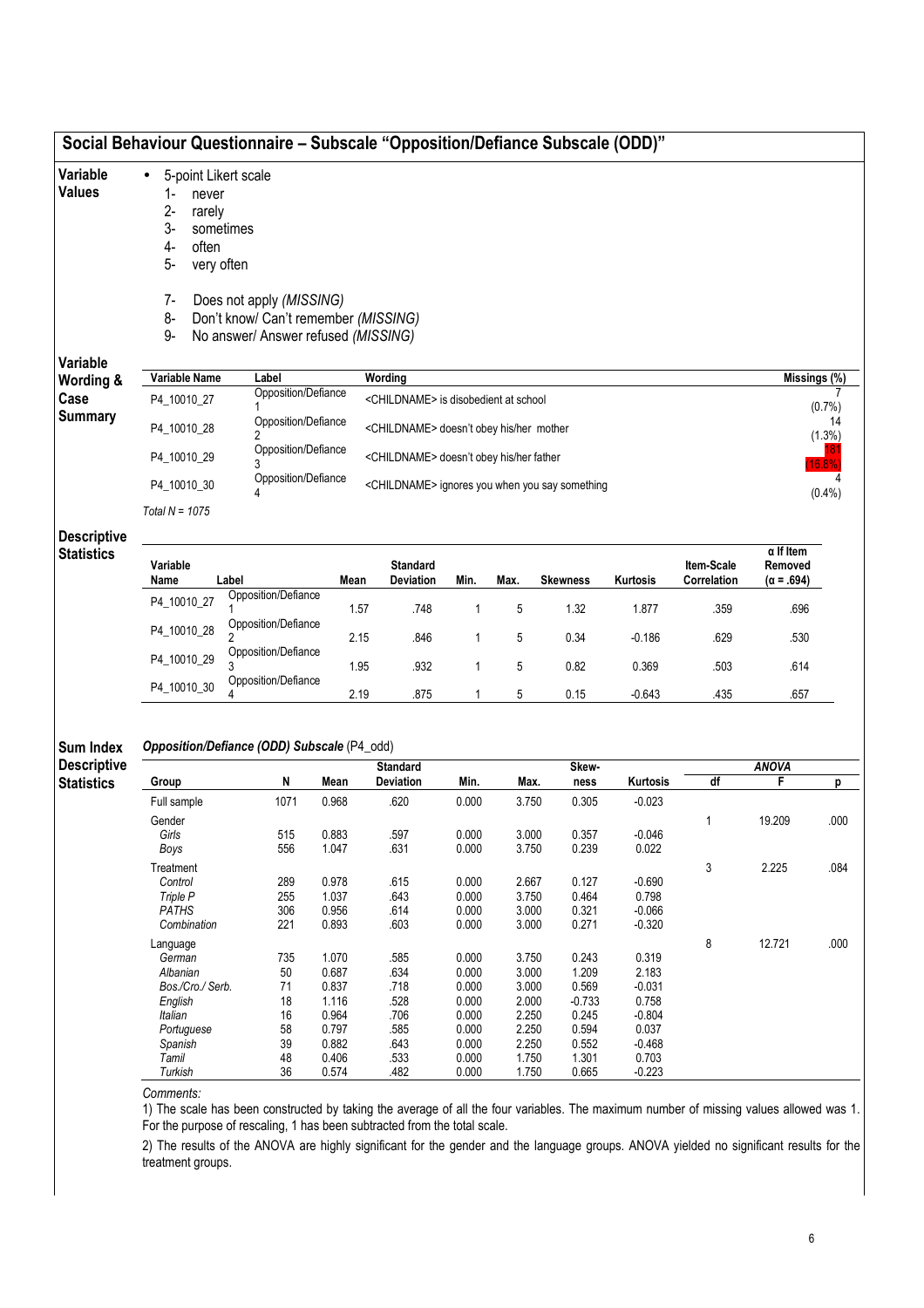| <b>Correlations</b>      | <b>Opposition/Defiance (ODD) Subscale (P4_odd)</b>                                                                                                                                                                                                                                  |                              |   |                |   |             |  |
|--------------------------|-------------------------------------------------------------------------------------------------------------------------------------------------------------------------------------------------------------------------------------------------------------------------------------|------------------------------|---|----------------|---|-------------|--|
| with<br><b>Subscales</b> |                                                                                                                                                                                                                                                                                     | <b>Full</b><br><b>Sample</b> |   | Girls          |   | <b>Boys</b> |  |
| & DVs                    | <b>Variable</b>                                                                                                                                                                                                                                                                     | $\mathbf{p}^1$               | N | n <sup>1</sup> | N |             |  |
|                          | <b>Subscales</b><br><b>Internalising Problem</b>                                                                                                                                                                                                                                    |                              |   |                |   |             |  |
|                          | <b>Behaviour</b>                                                                                                                                                                                                                                                                    |                              |   |                |   |             |  |
|                          | <b>ADHD</b>                                                                                                                                                                                                                                                                         |                              |   |                |   |             |  |
|                          | <b>NACD</b>                                                                                                                                                                                                                                                                         |                              |   |                |   |             |  |
|                          | <b>Prosocial Behaviour</b>                                                                                                                                                                                                                                                          |                              |   |                |   |             |  |
|                          | <b>Aggression</b>                                                                                                                                                                                                                                                                   |                              |   |                |   |             |  |
|                          | <b>Psychopathy Proxy</b>                                                                                                                                                                                                                                                            |                              |   |                |   |             |  |
|                          | <b>Parent SBQ</b>                                                                                                                                                                                                                                                                   |                              |   |                |   |             |  |
|                          | <b>Aggression</b><br><b>Prosociality</b>                                                                                                                                                                                                                                            |                              |   |                |   |             |  |
|                          | <b>Teacher SBQ</b>                                                                                                                                                                                                                                                                  |                              |   |                |   |             |  |
|                          | <b>Aggression</b>                                                                                                                                                                                                                                                                   |                              |   |                |   |             |  |
|                          | <b>Prosociality</b>                                                                                                                                                                                                                                                                 |                              |   |                |   |             |  |
|                          | <b>Child SBQ</b><br><b>Aggression</b>                                                                                                                                                                                                                                               |                              |   |                |   |             |  |
|                          | Prosociality                                                                                                                                                                                                                                                                        |                              |   |                |   |             |  |
|                          | *** p<.001, ** p<.01, * p<.05, ns p>.05                                                                                                                                                                                                                                             |                              |   |                |   |             |  |
|                          | Comments: The Opposition-Defiance Subscale is positively correlated with the other negative SBQ subscales (Internalising Problem<br>Behaviour, ADHD, NACD and Aggression) and negatively correlated with the positive SBQ subscale (Prosocial Behaviour). The correlations          |                              |   |                |   |             |  |
|                          | are highly significant and range from low to substantial, casting doubt on the divergent validity of the construct. Further, the subscale has also<br>significant but lower correlations with the teacher and child aggression/prosociality measures than with the parent measures. |                              |   |                |   |             |  |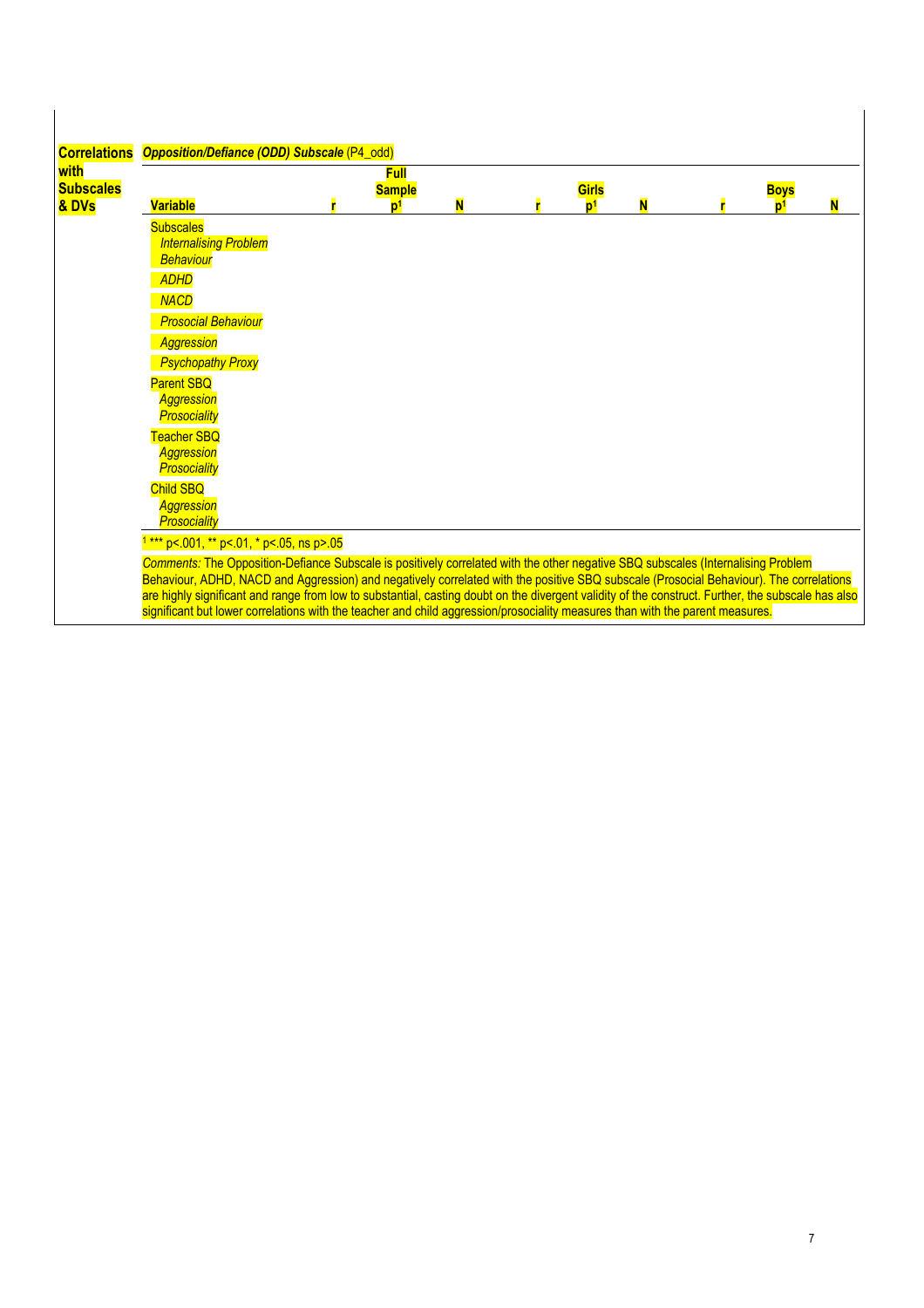| Variable                                                    | 5-point Likert scale<br>$\bullet$                         |                                                     |                |                                                                                        |                                                 |                         |                   |                     |    |                           |              |  |  |  |
|-------------------------------------------------------------|-----------------------------------------------------------|-----------------------------------------------------|----------------|----------------------------------------------------------------------------------------|-------------------------------------------------|-------------------------|-------------------|---------------------|----|---------------------------|--------------|--|--|--|
| Values                                                      | 1-<br>never                                               |                                                     |                |                                                                                        |                                                 |                         |                   |                     |    |                           |              |  |  |  |
|                                                             |                                                           |                                                     |                |                                                                                        |                                                 |                         |                   |                     |    |                           |              |  |  |  |
|                                                             | $2 -$<br>rarely                                           |                                                     |                |                                                                                        |                                                 |                         |                   |                     |    |                           |              |  |  |  |
|                                                             | 3-<br>sometimes                                           |                                                     |                |                                                                                        |                                                 |                         |                   |                     |    |                           |              |  |  |  |
|                                                             | 4-<br>often                                               |                                                     |                |                                                                                        |                                                 |                         |                   |                     |    |                           |              |  |  |  |
|                                                             | $5-$<br>very often                                        |                                                     |                |                                                                                        |                                                 |                         |                   |                     |    |                           |              |  |  |  |
|                                                             |                                                           |                                                     |                |                                                                                        |                                                 |                         |                   |                     |    |                           |              |  |  |  |
|                                                             |                                                           |                                                     |                |                                                                                        |                                                 |                         |                   |                     |    |                           |              |  |  |  |
|                                                             | $7-$                                                      | Does not apply (MISSING)                            |                |                                                                                        |                                                 |                         |                   |                     |    |                           |              |  |  |  |
|                                                             | 8-                                                        |                                                     |                | Don't know/ Can't remember (MISSING)                                                   |                                                 |                         |                   |                     |    |                           |              |  |  |  |
|                                                             | 9-                                                        | No answer/ Answer refused (MISSING)                 |                |                                                                                        |                                                 |                         |                   |                     |    |                           |              |  |  |  |
|                                                             |                                                           |                                                     |                |                                                                                        |                                                 |                         |                   |                     |    |                           |              |  |  |  |
| Variable                                                    |                                                           |                                                     |                |                                                                                        |                                                 |                         |                   |                     |    |                           |              |  |  |  |
| Wording &                                                   | <b>Variable Name</b>                                      | Label                                               |                | Wording                                                                                |                                                 |                         |                   |                     |    |                           | Missings (%) |  |  |  |
| Case                                                        | P4 10010 24                                               | NACD <sub>1</sub>                                   |                |                                                                                        | <childname> steals at home</childname>          |                         |                   |                     |    |                           | $(0.2\%)$    |  |  |  |
| <b>Summary</b>                                              | P4_10010_25                                               | NACD <sub>2</sub>                                   |                |                                                                                        |                                                 |                         |                   |                     |    |                           |              |  |  |  |
|                                                             |                                                           | NACD <sub>3</sub>                                   |                |                                                                                        | <childname> steals outside the home</childname> |                         |                   |                     |    |                           |              |  |  |  |
|                                                             | P4_10010_26                                               | <childname> destroys his/her own things</childname> |                |                                                                                        |                                                 |                         |                   |                     |    | $(0.2\%)$                 |              |  |  |  |
|                                                             | P4_10010_31                                               | NACD <sub>4</sub>                                   |                | <childname> destroys things belonging to his/her family, or other children</childname> |                                                 |                         |                   |                     |    |                           |              |  |  |  |
|                                                             |                                                           | NACD <sub>5</sub>                                   |                |                                                                                        |                                                 |                         |                   |                     |    |                           | $(0.5\%)$    |  |  |  |
|                                                             | P4_10010_32                                               |                                                     |                |                                                                                        | <childname> tells lies and cheats</childname>   |                         |                   |                     |    |                           | (0.3%)       |  |  |  |
|                                                             | Total $N = 1075$                                          |                                                     |                |                                                                                        |                                                 |                         |                   |                     |    |                           |              |  |  |  |
|                                                             |                                                           |                                                     |                |                                                                                        |                                                 |                         |                   |                     |    |                           |              |  |  |  |
| <b>Descriptive</b>                                          |                                                           |                                                     |                |                                                                                        |                                                 |                         |                   |                     |    |                           |              |  |  |  |
| <b>Statistics</b>                                           |                                                           |                                                     |                |                                                                                        |                                                 |                         |                   |                     |    | $\alpha$ If Item          |              |  |  |  |
|                                                             | Variable                                                  |                                                     |                | <b>Standard</b>                                                                        |                                                 |                         |                   | Item-Scale          |    | Removed                   |              |  |  |  |
|                                                             | Name<br>Label<br>P4 10010 24                              | NACD <sub>1</sub>                                   | Mean<br>1.09   | Deviation<br>.323                                                                      | Min.<br>Max.<br>4<br>1                          | <b>Skewness</b><br>4.38 | Kurtosis<br>22.78 | Correlation<br>.408 |    | $(\alpha = .629)$<br>.586 |              |  |  |  |
|                                                             | P4_10010_25                                               | NACD <sub>2</sub>                                   | 1.06           | .267                                                                                   | $\mathbf 1$<br>4                                | 5.32                    | 33.29             | .306                |    | .622                      |              |  |  |  |
|                                                             |                                                           |                                                     |                | .602                                                                                   | 5                                               |                         |                   |                     |    |                           |              |  |  |  |
|                                                             | P4_10010_26                                               | NACD <sub>3</sub><br>NACD <sub>4</sub>              | 1.30           |                                                                                        | 5                                               | 2.17                    | 5.12              | .475<br>.480        |    | .523<br>.524              |              |  |  |  |
|                                                             | P4_10010_31<br>P4_10010_32                                | NACD <sub>5</sub>                                   | 1.21<br>1.72   | .528<br>.755                                                                           | 5                                               | 3.11<br>0.76            | 11.87<br>0.01     | .393                |    | .604                      |              |  |  |  |
|                                                             |                                                           |                                                     |                |                                                                                        |                                                 |                         |                   |                     |    |                           |              |  |  |  |
|                                                             | Non-Aggressive Conduct Disorder (NACD) Subscale (P4_nacd) |                                                     |                |                                                                                        |                                                 |                         |                   |                     |    |                           |              |  |  |  |
|                                                             |                                                           |                                                     |                |                                                                                        |                                                 |                         | Skew-             |                     |    | <b>ANOVA</b>              |              |  |  |  |
|                                                             |                                                           |                                                     |                |                                                                                        |                                                 |                         | ness              | Kurtosis            | df | F                         |              |  |  |  |
|                                                             |                                                           |                                                     |                | <b>Standard</b>                                                                        |                                                 |                         |                   |                     |    |                           |              |  |  |  |
|                                                             | Group                                                     | N                                                   | Mean           | Deviation                                                                              | Min.                                            | Max.                    |                   |                     |    |                           |              |  |  |  |
| <b>Sum Index</b><br><b>Descriptive</b><br><b>Statistics</b> | Full sample                                               | 1073                                                | 0.276          | .337                                                                                   | 0.000                                           | 2.000                   | 1.742             | 3.618               |    |                           |              |  |  |  |
|                                                             | Gender                                                    |                                                     |                |                                                                                        |                                                 |                         |                   |                     | 1  | 21.400                    | .000         |  |  |  |
|                                                             | Girls                                                     | 516                                                 | 0.227          | .302                                                                                   | 0.000                                           | 2.000                   | 2.052             | 5.324               |    |                           |              |  |  |  |
|                                                             | Boys                                                      | 557                                                 | 0.321          | .360                                                                                   | 0.000                                           | 2.000                   | 1.515             | 2.643               |    |                           |              |  |  |  |
|                                                             | Treatment                                                 |                                                     |                |                                                                                        |                                                 |                         |                   |                     | 3  | .864                      |              |  |  |  |
|                                                             | Control                                                   | 290                                                 | 0.290          | .359                                                                                   | 0.000                                           | 2.000                   | 1.741             | 3.279               |    |                           |              |  |  |  |
|                                                             | Triple P                                                  | 255                                                 | 0.288          | .342                                                                                   | 0.000                                           | 2.000                   | 1.823             | 4.173               |    |                           |              |  |  |  |
|                                                             | <b>PATHS</b>                                              | 307                                                 | 0.275          | .324                                                                                   | 0.000                                           | 1.600                   | 1.504             | 2.359               |    |                           |              |  |  |  |
|                                                             | Combination                                               | 221                                                 | 0.246          | .318                                                                                   | 0.000                                           | 2.000                   | 1.959             | 5.369               |    |                           |              |  |  |  |
|                                                             |                                                           |                                                     |                |                                                                                        |                                                 |                         |                   |                     |    |                           |              |  |  |  |
|                                                             | Language                                                  |                                                     |                |                                                                                        |                                                 |                         |                   |                     | 8  | 5.232                     |              |  |  |  |
|                                                             | German                                                    | 737                                                 | 0.309          | .349                                                                                   | 0.000                                           | 2.000                   | 1.685             | 3.469               |    |                           |              |  |  |  |
|                                                             | Albanian                                                  | 50                                                  | 0.148          | .242                                                                                   | 0.000                                           | 1.200                   | 2.403             | 7.059               |    |                           |              |  |  |  |
|                                                             | Bos./Cro./ Serb.                                          | 71                                                  | 0.121          | .254                                                                                   | 0.000                                           | 1.000                   | 2.381             | 5.047               |    |                           |              |  |  |  |
|                                                             | English                                                   | 18                                                  | 0.289          | .276                                                                                   | 0.000                                           | 0.800                   | 0.883             | $-0.153$            |    |                           | .459<br>.000 |  |  |  |
|                                                             | Italian<br>Portuguese                                     | 16<br>58                                            | 0.338<br>0.266 | .411<br>.360                                                                           | 0.000<br>0.000                                  | 1.400<br>1.600          | 1.480<br>1.860    | 1.833<br>3.551      |    |                           |              |  |  |  |

1) The scale has been constructed by taking the average of the five variables. The maximum number of missing values allowed was 1. For the purpose of rescaling, 1 has been subtracted from the total scale.

Spanish 39 0.323 .313 0.000 1.200 1.204 1.458 Tamil 48 0.171 .248 0.000 1.000 1.694 2.531 Turkish 36 0.150 .255 0.000 1.200 2.346 7.171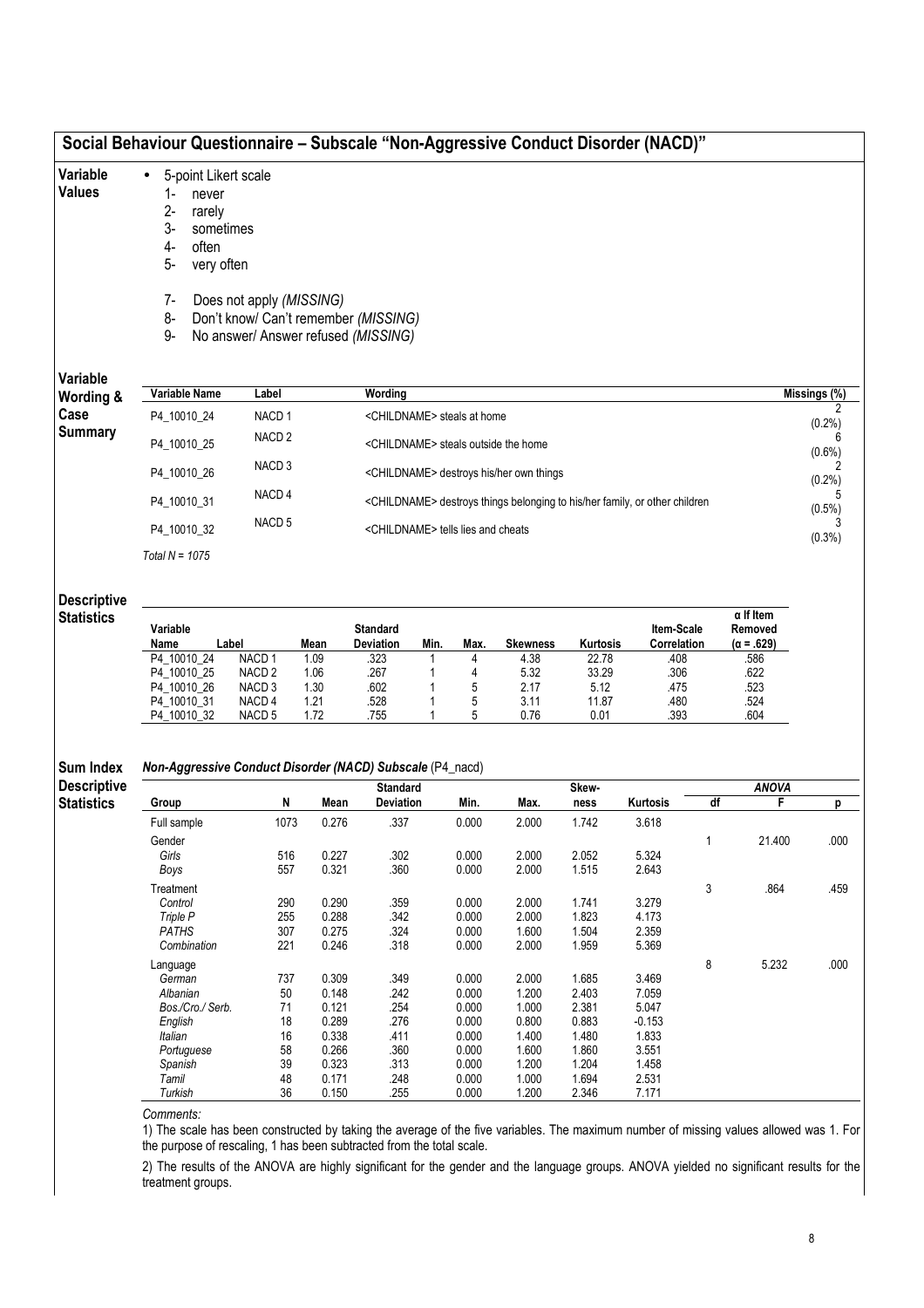| <b>Correlations</b>       | <b>Non-Aggressive Conduct Disorder (NACD) Subscale (P4_nacd)</b>                                                                                   |                     |   |                         |  |                               |  |
|---------------------------|----------------------------------------------------------------------------------------------------------------------------------------------------|---------------------|---|-------------------------|--|-------------------------------|--|
| with                      |                                                                                                                                                    | <b>Full</b>         |   |                         |  |                               |  |
| <b>Subscales</b><br>& DVs | <b>Variable</b>                                                                                                                                    | <b>Sample</b><br>D) | N | Girls<br>n <sup>1</sup> |  | <b>Boys</b><br>n <sup>1</sup> |  |
|                           | <b>Subscales</b>                                                                                                                                   |                     |   |                         |  |                               |  |
|                           | <b>Internalising Problem</b>                                                                                                                       |                     |   |                         |  |                               |  |
|                           | <b>Behaviour</b>                                                                                                                                   |                     |   |                         |  |                               |  |
|                           | <b>ADHD</b>                                                                                                                                        |                     |   |                         |  |                               |  |
|                           | <b>ODD</b>                                                                                                                                         |                     |   |                         |  |                               |  |
|                           | <b>Prosocial Behaviour</b>                                                                                                                         |                     |   |                         |  |                               |  |
|                           | <b>Aggression</b>                                                                                                                                  |                     |   |                         |  |                               |  |
|                           | <b>Psychopathy Proxy</b>                                                                                                                           |                     |   |                         |  |                               |  |
|                           | <b>Parent SBQ</b>                                                                                                                                  |                     |   |                         |  |                               |  |
|                           | <b>Aggression</b><br><b>Prosociality</b>                                                                                                           |                     |   |                         |  |                               |  |
|                           | <b>Teacher SBQ</b>                                                                                                                                 |                     |   |                         |  |                               |  |
|                           | <b>Aggression</b>                                                                                                                                  |                     |   |                         |  |                               |  |
|                           | <b>Prosociality</b>                                                                                                                                |                     |   |                         |  |                               |  |
|                           | <b>Child SBQ</b>                                                                                                                                   |                     |   |                         |  |                               |  |
|                           | <b>Aggression</b><br>Prosociality                                                                                                                  |                     |   |                         |  |                               |  |
|                           | <sup>1 ***</sup> p<.001, ** p<.01, * p<.05, ns p>.05                                                                                               |                     |   |                         |  |                               |  |
|                           | Comments: The NACD Subscale is positively correlated with the other negative SBQ subscales (Internalising Problem Behaviour, ADHD,                 |                     |   |                         |  |                               |  |
|                           | ODD, Aggression and Psychopathy proxy) and negatively correlated with the positive SBQ subscale (Prosocial Behaviour). The correlations            |                     |   |                         |  |                               |  |
|                           | are highly significant and range from low to substantial, casting doubt on the divergent validity of the construct. Further, the subscale has also |                     |   |                         |  |                               |  |
|                           | significant but lower correlations with the teacher and child aggression/prosociality measures than with the parent-reported measures.             |                     |   |                         |  |                               |  |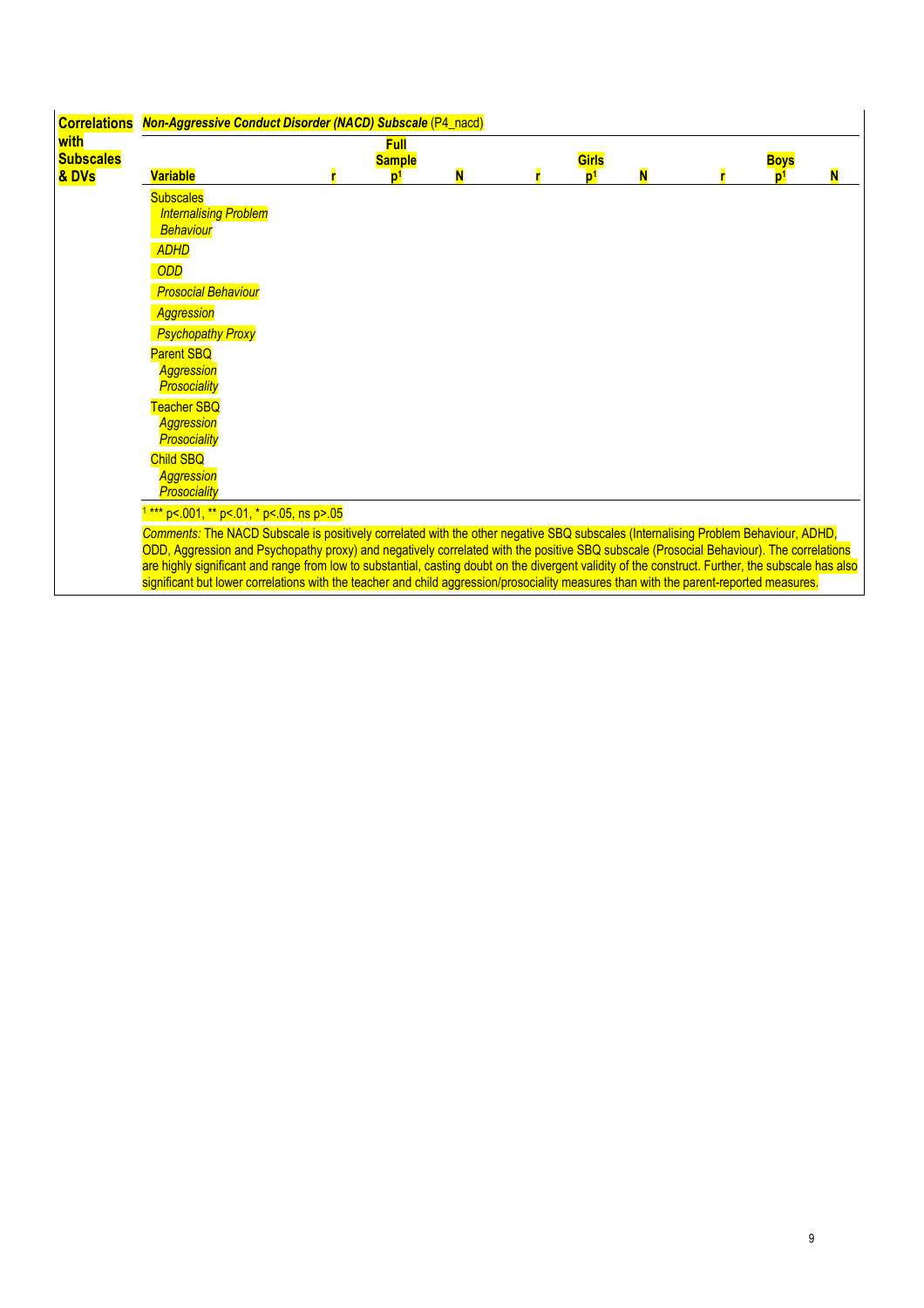#### Social Behaviour Questionnaire – Subscale "Prosocial Behaviour"

- 5-point Likert scale
- Variable Values
- 1- never
- 2- rarely
- 3- sometimes
- 4- often
- 5- very often
- 7- Does not apply (MISSING)
- 8- Don't know/ Can't remember (MISSING)
- 9- No answer/ Answer refused (MISSING)

#### Variable

| Variable<br>Wording & | Variable Name    | Label                  | Wording                                                                                                                          | Missings (%)    |
|-----------------------|------------------|------------------------|----------------------------------------------------------------------------------------------------------------------------------|-----------------|
| Case                  | P4 10010 40      | Prosocial behaviour 1  | <childname> shows sympathy to someone who has made a mistake</childname>                                                         | 18<br>$(1.7\%)$ |
| Summary               | P4 10010 41      | Prosocial behaviour 2  | <childname> volunteers to help clear up a mess someone else has made</childname>                                                 | $(0.4\%)$       |
|                       | P4 10010 42      | Prosocial behaviour 3  | <childname> if there is a quarrel or dispute, will try to stop it</childname>                                                    | 22<br>$(2.0\%)$ |
|                       | P4 10010 43      | Prosocial behaviour 4  | <childname> will try to help someone who has been hurt</childname>                                                               | 16<br>(1.5%)    |
|                       | P4 10010 44      | Prosocial behaviour 5  | <childname> will invite bystanders to join in a game</childname>                                                                 | $(0.7\%)$       |
|                       | P4_10010_45      | Prosocial behaviour 6  | <childname> spontaneously helps to pick up objects, which another child has<br/>dropped (e.g., pencils, books, etc.)</childname> | 22<br>$(2.0\%)$ |
|                       | P4 10010 46      | Prosocial behaviour 7  | <childname> comforts a child who is crying or upset</childname>                                                                  | 10<br>$(0.9\%)$ |
|                       | P4 10010 47      | Prosocial behaviour 8  | <childname> listens to others' points of view</childname>                                                                        | $(0.3\%)$       |
|                       | P4 10010 48      | Prosocial behaviour 9  | <childname> is good at understanding other people's feelings</childname>                                                         | $(0.3\%)$       |
|                       | P4 10010 49      | Prosocial behaviour 10 | <childname> shares things with others</childname>                                                                                |                 |
|                       | Total $N = 1075$ |                        |                                                                                                                                  | (0.3%)          |

#### Descriptive

Statistics

| Variable<br>Name   | Label                  | Mean | <b>Standard</b><br><b>Deviation</b> | Min. | Max. | <b>Skewness</b> | Kurtosis | Item-Scale<br>Correlation | $\alpha$ If Item<br>Removed<br>$(\alpha = .828)$ |
|--------------------|------------------------|------|-------------------------------------|------|------|-----------------|----------|---------------------------|--------------------------------------------------|
| P4_10010           | Prosocial behaviour 1  |      |                                     |      |      |                 |          |                           |                                                  |
| $-40$              |                        | 3.57 | .931                                |      | 5    | $-0.409$        | 0.071    | .620                      | .802                                             |
| P4_10010           | Prosocial behaviour 2  |      |                                     |      |      |                 |          |                           |                                                  |
| $\_41$             |                        | 2.82 | 1.046                               |      | 5    | 0.075           | $-0.444$ | .420                      | .825                                             |
| P4 10010           | Prosocial behaviour 3  |      |                                     |      |      |                 |          |                           |                                                  |
| $-42$              |                        | 3.43 | .968                                |      | 5    | $-0.351$        | $-0.120$ | .468                      | .818                                             |
| P4 10010           | Prosocial behaviour 4  | 4.16 | .815                                |      | 5    | $-0.810$        | 0.597    | .648                      | .801                                             |
| $\_43$<br>P4 10010 | Prosocial behaviour 5  |      |                                     |      |      |                 |          |                           |                                                  |
|                    |                        | 3.82 | .879                                |      | 5    | $-0.680$        | 0.627    | .498                      | .815                                             |
| $-44$<br>P4 10010  | Prosocial behaviour 6  |      |                                     |      |      |                 |          |                           |                                                  |
| $-45$              |                        | 3.64 | .958                                |      | 5    | $-0.424$        | $-0.162$ | .493                      | .815                                             |
| P4 10010           | Prosocial behaviour 7  |      |                                     |      |      |                 |          |                           |                                                  |
| _46                |                        | 3.86 | .895                                |      | 5    | $-0.436$        | $-0.224$ | .651                      | .799                                             |
| P4 10010           | Prosocial behaviour 8  |      |                                     |      |      |                 |          |                           |                                                  |
| $-47$              |                        | 3.78 | .771                                |      | 5    | $-0.490$        | 0.461    | .317                      | .830                                             |
| P4_10010           | Prosocial behaviour 9  |      |                                     |      |      |                 |          |                           |                                                  |
| $\_48$             |                        | 4.05 | .865                                |      | 5    | $-0.709$        | 0.231    | .594                      | .805                                             |
| P4 10010           | Prosocial behaviour 10 |      |                                     |      |      |                 |          |                           |                                                  |
| $-49$              |                        | 3.96 | .769                                |      | 5    | $-0.515$        | 0.293    | .479                      | .817                                             |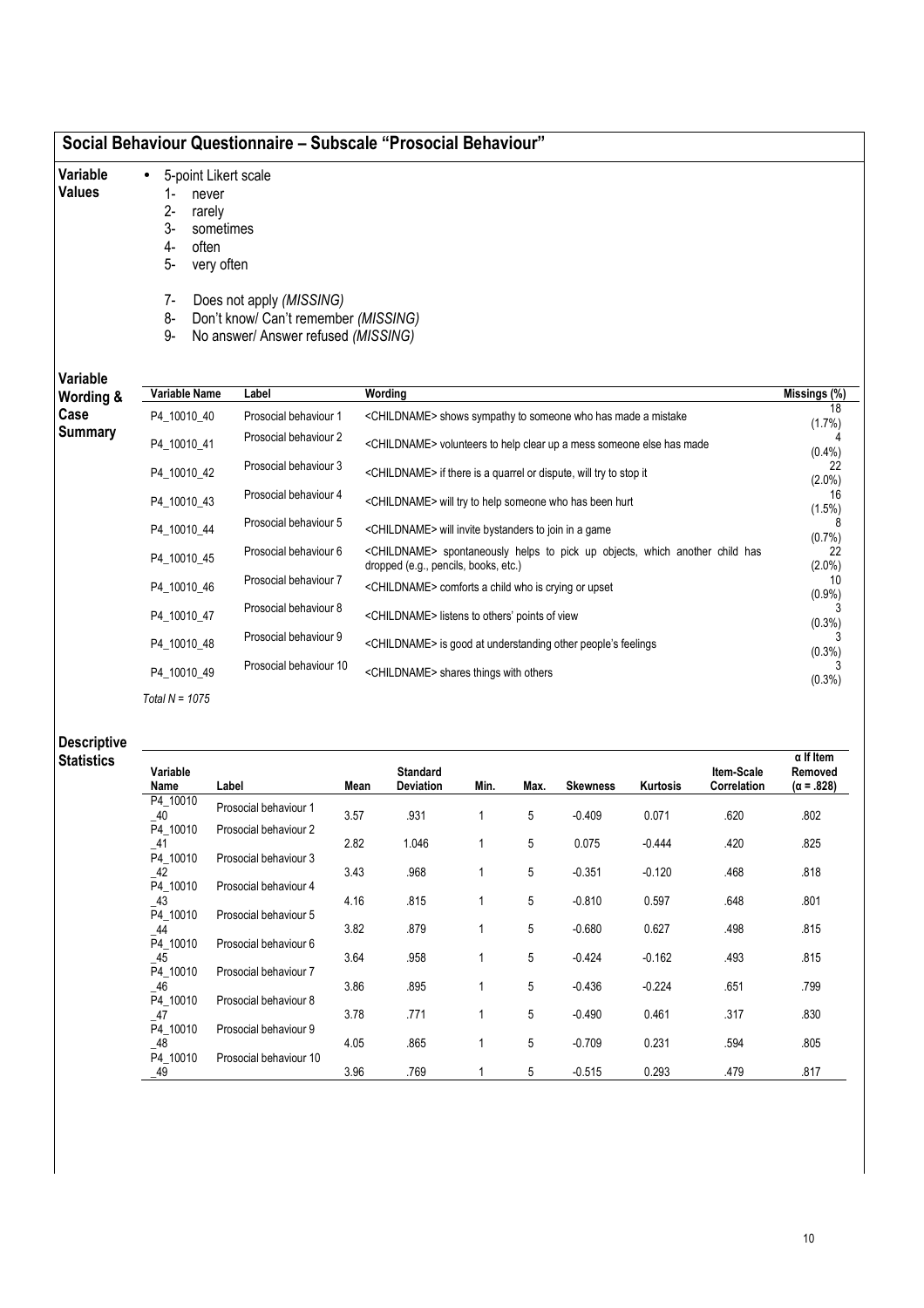#### Sum Index Prosocial Behaviour Subscale (P4\_proso)

| ounn muon          |                  | $\cdots$ |       |                 |       |       |          |          |    |              |      |
|--------------------|------------------|----------|-------|-----------------|-------|-------|----------|----------|----|--------------|------|
| <b>Descriptive</b> |                  |          |       | <b>Standard</b> |       |       | Skew-    |          |    | <b>ANOVA</b> |      |
| <b>Statistics</b>  | Group            | N        | Mean  | Deviation       | Min.  | Max.  | ness     | Kurtosis | df | F            | р    |
|                    | Full sample      | 1071     | 2.708 | .561            | 0.800 | 4.000 | $-0.243$ | 0.040    |    |              |      |
|                    | Gender           |          |       |                 |       |       |          |          |    | 48.897       | .000 |
|                    | Girls            | 516      | 2.829 | .536            | 0.900 | 4.000 | $-0.435$ | 0.546    |    |              |      |
|                    | Boys             | 555      | 2.595 | .561            | 0.800 | 4.000 | $-0.067$ | $-0.083$ |    |              |      |
|                    | Treatment        |          |       |                 |       |       |          |          | 3  | 1.114        | .342 |
|                    | Control          | 289      | 2.671 | .521            | 1.100 | 3.800 | $-0.125$ | $-0.319$ |    |              |      |
|                    | Triple P         | 255      | 2.711 | .572            | 1.100 | 4.000 | $-0.195$ | $-0.102$ |    |              |      |
|                    | PATHS            | 307      | 2.701 | .595            | 0.900 | 4.000 | $-0.345$ | 0.235    |    |              |      |
|                    | Combination      | 220      | 2.762 | .551            | 0.800 | 4.000 | $-0.284$ | 0.224    |    |              |      |
|                    | Language         |          |       |                 |       |       |          |          | 8  | 10.045       | .000 |
|                    | German           | 737      | 2.643 | .528            | 0.800 | 3.800 | $-0.314$ | 0.211    |    |              |      |
|                    | Albanian         | 50       | 2.797 | .561            | 1.200 | 3.900 | $-0.334$ | 0.077    |    |              |      |
|                    | Bos./Cro./ Serb. | 71       | 2.889 | .556            | 1.100 | 4.000 | $-0.185$ | 0.568    |    |              |      |
|                    | English          | 18       | 2.572 | .604            | 1.600 | 3.600 | $-0.045$ | $-1.086$ |    |              |      |
|                    | Italian          | 16       | 2.633 | .719            | 0.900 | 3.700 | $-0.743$ | 0.828    |    |              |      |
|                    | Portuguese       | 58       | 2.727 | .523            | 1.600 | 3.600 | $-0.225$ | $-1.065$ |    |              |      |
|                    | Spanish          | 39       | 2.815 | .580            | 1.400 | 3.778 | $-0.564$ | $-0.063$ |    |              |      |
|                    | Tamil            | 46       | 3.316 | .541            | 1.100 | 4.000 | $-1.806$ | 5.236    |    |              |      |
|                    | Turkish          | 36       | 2.719 | .672            | 1.600 | 4.000 | 0.247    | $-0.802$ |    |              |      |

Comments:

1) The scale has been constructed by taking the average of all the ten variables. The maximum number of missing values allowed was 3. For the purpose of rescaling, 1 has been subtracted from the total scale.

| <b>Correlations</b>               | <b>Prosocial Behaviour Subscale (P4 proso)</b>                                                                                                                                                                                                                                                                               |                                                |   |                         |   |                   |   |
|-----------------------------------|------------------------------------------------------------------------------------------------------------------------------------------------------------------------------------------------------------------------------------------------------------------------------------------------------------------------------|------------------------------------------------|---|-------------------------|---|-------------------|---|
| with<br><b>Subscales</b><br>& DVs | <b>Variable</b>                                                                                                                                                                                                                                                                                                              | <b>Full</b><br><b>Sample</b><br>$\mathbf{D}^1$ | N | Girls<br>b <sup>1</sup> | N | <b>Boys</b><br>ŋ1 | N |
|                                   | <b>Subscales</b><br><b>Internalising Problem</b><br><b>Behaviour</b>                                                                                                                                                                                                                                                         |                                                |   |                         |   |                   |   |
|                                   | <b>ADHD</b><br>ODD                                                                                                                                                                                                                                                                                                           |                                                |   |                         |   |                   |   |
|                                   | <b>NACD</b><br><b>Aggression</b>                                                                                                                                                                                                                                                                                             |                                                |   |                         |   |                   |   |
|                                   | <b>Pychopathy Proxy</b><br><b>Parent SBQ</b><br><b>Aggression</b><br><b>Prosociality</b>                                                                                                                                                                                                                                     |                                                |   |                         |   |                   |   |
|                                   | <b>Teacher SBQ</b><br><b>Aggression</b><br><b>Prosociality</b>                                                                                                                                                                                                                                                               |                                                |   |                         |   |                   |   |
|                                   | Child SBQ<br><b>Aggression</b><br>Prosociality                                                                                                                                                                                                                                                                               |                                                |   |                         |   |                   |   |
|                                   | *** p<.001, ** p<.01, * p<.05, ns p>.05<br>Comments: The Prosocial Behaviour Subscale is negatively and significantly correlated with all the negative SBQ subscales. The subscale<br>does not yield any significant correlations with the teacher-reported measures of child aggression and has lower correlations with the |                                                |   |                         |   |                   |   |
|                                   | aggression measures based on child assessments than with the parent measures. Further, the Prosocial Behaviour Subscale has significant<br>but very low correlations with the other measures of prosociality (teacher and child), pointing to low convergent validity.                                                       |                                                |   |                         |   |                   |   |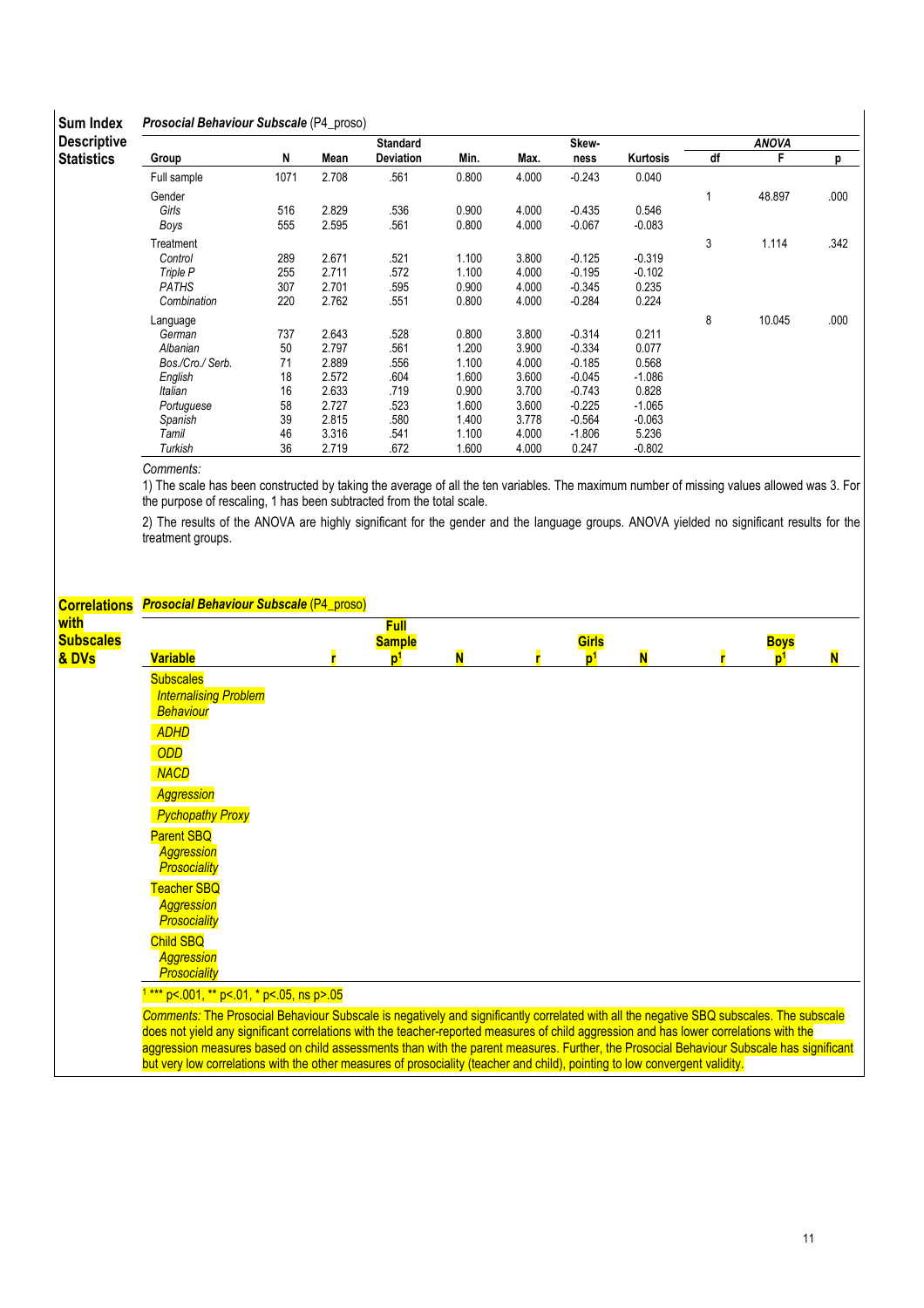- Variable • 5-point Likert scale
- Values
- 1- never
- 2- rarely
- 3- sometimes
- 4- often
- 5- very often
- 7- Does not apply (MISSING)
- 8- Don't know/ Can't remember (MISSING)
- 9- No answer/ Answer refused (MISSING)

Variable

| Variable<br>Wording & | Variable Name    | Label               | Wording                                                                         | Missings (%)    |
|-----------------------|------------------|---------------------|---------------------------------------------------------------------------------|-----------------|
| Case                  | P4 10010 33      | Physical aggr 1     | <childname> gets into fights</childname>                                        | $(0.2\%)$       |
| <b>Summary</b>        | P4_10010_34      | Physical aggr 2     | <childname> physically attacks people</childname>                               | $(0.4\%)$       |
|                       | P4 10010 35      | Physical aggr 3     | <childname> kicks, bites, hits other children</childname>                       | (0.2%)          |
|                       | P4 10010 36      | Physical aggr 4     | <childname> is cruel, bullies or is mean to others</childname>                  | $(0.5\%)$       |
|                       | P4 10010 39      | Physical aggr 5     | <childname> kicks, bites, hits his/her mother</childname>                       | 12<br>$(1.1\%)$ |
|                       | P4_10010_37      | Instrumental aggr 1 | <childname> threatens people</childname>                                        | $(0.4\%)$       |
|                       | P4_10010_50      | Instrumental aggr 2 | <childname> encourages other children to pick on a particular child</childname> | 17<br>$(1.6\%)$ |
|                       | P4_10010_51      | Instrumental aggr 3 | <childname> tries to dominate other children</childname>                        | 10<br>$(0.9\%)$ |
|                       | P4_10010_52      | Instrumental aggr 4 | <childname> scares other children to get what he/she wanted</childname>         | $(0.8\%)$       |
|                       | P4_10010_53      | Reactive aggr 1     | <childname> reacts in an aggressive manner when teased</childname>              | (0.7%)          |
|                       | P4 10010 54      | Reactive aggr 2     | <childname> reacts in an aggressive manner when something was taken</childname> | (0.3%)          |
|                       | P4 10010 55      | Reactive aggr 3     | <childname> reacts in an aggressive manner when contradicted</childname>        | 10<br>$(0.9\%)$ |
|                       | Total $N = 1181$ |                     |                                                                                 |                 |

Descriptive

| <b>Statistics</b> | Variable<br>Name                          | Label                                  | Mean | <b>Standard</b><br><b>Deviation</b> | Min.         | Max. | <b>Skewness</b> | Kurtosis | Item-Scale<br>Correlation | $\alpha$ If Item<br>Removed<br>$(\alpha = .813)$ |
|-------------------|-------------------------------------------|----------------------------------------|------|-------------------------------------|--------------|------|-----------------|----------|---------------------------|--------------------------------------------------|
|                   | P4 10010<br>$-33$                         | Physical aggr 1                        | 1.45 | .732                                | 1            | 5    | 1.710           | 2.819    | .489                      | .797                                             |
|                   | P4_10010<br>$\overline{\phantom{0}}^{34}$ | Physical aggr 2                        | 1.36 | .597                                | 1            | 4    | 1.517           | 1.598    | .540                      | .795                                             |
|                   | P4_10010<br>$-35$                         | Physical aggr 3                        | 1.36 | .690                                | 1            | 5    | 2.197           | 5.365    | .546                      | .793                                             |
|                   | P4_10010<br>$\_36$                        | Physical aggr 4                        | 1.35 | .592                                | 1            | 5    | 1.647           | 2.456    | .489                      | .799                                             |
|                   | P4_10010<br>$-39$<br>P4_10010             | Physical aggr 5<br>Instrumental aggr 1 | 1.13 | .468                                | 1            | 5    | 4.243           | 20.624   | .540                      | .797                                             |
|                   | $\_37$<br>P4_10010                        | Instrumental aggr 2                    | 1.20 | .519                                | 1            | 5    | 3.143           | 11.801   | .409                      | .806                                             |
|                   | $\_50$<br>P4_10010                        | Instrumental aggr 3                    | 1.22 | .508                                | 1            | 5    | 2.765           | 9.854    | .441                      | .803                                             |
|                   | $\_51$<br>P4_10010                        | Instrumental aggr 4                    | 1.87 | 1.059                               | 1            | 5    | 1.143           | 0.658    | .417                      | .809                                             |
|                   | $-52$<br>P4_10010                         | Reactive aggr 1                        | 1.19 | .493                                | 1            | 5    | 3.118           | 12.168   | .487                      | .801                                             |
|                   | $\_53$<br>P4_10010                        | Reactive aggr 2                        | 2.55 | 1.052                               | 1            | 5    | 0.275           | $-0.339$ | .444                      | .806                                             |
|                   | $-54$<br>P4_10010                         | Reactive aggr 3                        | 2.40 | 1.004                               | $\mathbf{1}$ | 5    | 0.325           | $-0.401$ | .495                      | .798                                             |
|                   | $-55$                                     |                                        | 2.20 | .973                                |              | 5    | 0.535           | $-0.094$ | .562                      | .790                                             |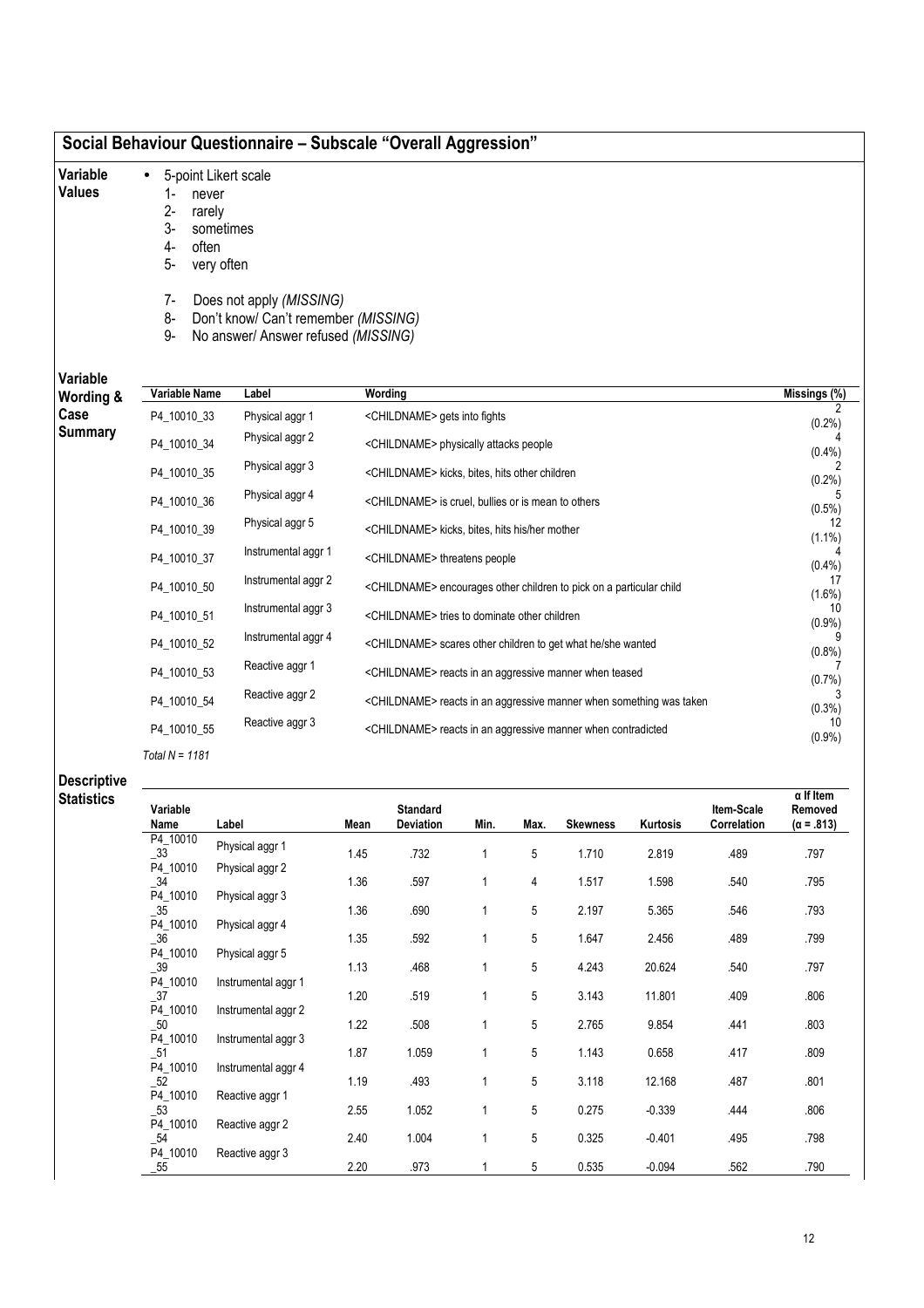#### Sum Index Aggression Subscale (P4\_aggress)

| OUIII IIIUUA       | Aggroooion cabocaro (1 1_aggrooo) |      |       |                 |       |       |       |          |    |              |      |
|--------------------|-----------------------------------|------|-------|-----------------|-------|-------|-------|----------|----|--------------|------|
| <b>Descriptive</b> |                                   |      |       | <b>Standard</b> |       |       | Skew- |          |    | <b>ANOVA</b> |      |
| <b>Statistics</b>  | Group                             | N    | Mean  | Deviation       | Min.  | Max.  | ness  | Kurtosis | df | F            | р    |
|                    | Full sample                       | 1072 | 0.609 | .433            | 0.000 | 2.917 | 0.983 | 1.539    |    |              |      |
|                    | Gender                            |      |       |                 |       |       |       |          |    | 20.063       | .000 |
|                    | Girls                             | 516  | 0.548 | .408            | 0.000 | 2.917 | 1.235 | 2.800    |    |              |      |
|                    | Boys                              | 556  | 0.665 | .447            | 0.000 | 2.750 | 0.787 | 0.862    |    |              |      |
|                    | Treatment                         |      |       |                 |       |       |       |          | 3  | .859         | .462 |
|                    | Control                           | 290  | 0.637 | .448            | 0.000 | 2.917 | 1.141 | 2.522    |    |              |      |
|                    | Triple P                          | 254  | 0.614 | .416            | 0.000 | 2.417 | 0.770 | 0.822    |    |              |      |
|                    | PATHS                             | 307  | 0.601 | .468            | 0.000 | 2.750 | 1.088 | 1.346    |    |              |      |
|                    | Combination                       | 221  | 0.576 | .375            | 0.000 | 1.750 | 0.582 | $-0.135$ |    |              |      |
|                    | Language                          |      |       |                 |       |       |       |          | 8  | 13.133       | .000 |
|                    | German                            | 737  | 0.641 | .420            | 0.000 | 2.917 | 1.095 | 2.216    |    |              |      |
|                    | Albanian                          | 49   | 0.546 | .396            | 0.000 | 1.500 | 0.728 | $-0.181$ |    |              |      |
|                    | Bos./Cro./ Serb.                  | 71   | 0.351 | .407            | 0.000 | 2.000 | 1.928 | 4.065    |    |              |      |
|                    | English                           | 18   | 0.708 | .489            | 0.000 | 1.917 | 0.973 | 0.818    |    |              |      |
|                    | Italian                           | 16   | 0.557 | .521            | 0.000 | 1.833 | 1.041 | 0.827    |    |              |      |
|                    | Portuguese                        | 58   | 0.464 | .374            | 0.000 | 1.500 | 0.825 | 0.107    |    |              |      |
|                    | Spanish                           | 39   | 0.532 | .398            | 0.000 | 1.583 | 0.896 | 0.228    |    |              |      |
|                    | Tamil                             | 48   | 0.999 | .372            | 0.200 | 2.417 | 0.910 | 3.702    |    |              |      |
|                    | Turkish                           | 36   | 0.303 | .380            | 0.000 | 1.500 | 1.725 | 3.089    |    |              |      |

Comments:

1) The scale has been constructed by taking the average of all the 12 variables. The maximum number of missing values allowed was 4. For the purpose of rescaling, 1 has been subtracted from the total scale.

|                                   | <b>Correlations Aggression Subscale (P4_aggress)</b>                                                                                                                                                                                                                                                                                                                                                                                                                                                                                                                                                                  |                                                |   |                         |   |                               |   |
|-----------------------------------|-----------------------------------------------------------------------------------------------------------------------------------------------------------------------------------------------------------------------------------------------------------------------------------------------------------------------------------------------------------------------------------------------------------------------------------------------------------------------------------------------------------------------------------------------------------------------------------------------------------------------|------------------------------------------------|---|-------------------------|---|-------------------------------|---|
| with<br><b>Subscales</b><br>& DVs | <b>Variable</b>                                                                                                                                                                                                                                                                                                                                                                                                                                                                                                                                                                                                       | <b>Full</b><br><b>Sample</b><br>$\mathbf{p}^1$ | N | Girls<br>n <sup>1</sup> | N | <b>Boys</b><br>n <sup>1</sup> | N |
|                                   | <b>Subscales</b><br><b>Internalising Problem</b><br>Behaviour                                                                                                                                                                                                                                                                                                                                                                                                                                                                                                                                                         |                                                |   |                         |   |                               |   |
|                                   | <b>ADHD</b><br>ODD                                                                                                                                                                                                                                                                                                                                                                                                                                                                                                                                                                                                    |                                                |   |                         |   |                               |   |
|                                   | <b>NACD</b>                                                                                                                                                                                                                                                                                                                                                                                                                                                                                                                                                                                                           |                                                |   |                         |   |                               |   |
|                                   | <b>Prosocial Behaviour</b><br><b>Psychopathy Proxy</b>                                                                                                                                                                                                                                                                                                                                                                                                                                                                                                                                                                |                                                |   |                         |   |                               |   |
|                                   | <b>Parent SBO</b><br><b>Aggression</b><br><b>Prosociality</b>                                                                                                                                                                                                                                                                                                                                                                                                                                                                                                                                                         |                                                |   |                         |   |                               |   |
|                                   | <b>Teacher SBO</b><br><b>Aggression</b><br><b>Prosociality</b>                                                                                                                                                                                                                                                                                                                                                                                                                                                                                                                                                        |                                                |   |                         |   |                               |   |
|                                   | <b>Child SBQ</b><br><b>Aggression</b><br>Prosociality                                                                                                                                                                                                                                                                                                                                                                                                                                                                                                                                                                 |                                                |   |                         |   |                               |   |
|                                   | $1***$ p<.001, ** p<.01, * p<.05, ns p>.05                                                                                                                                                                                                                                                                                                                                                                                                                                                                                                                                                                            |                                                |   |                         |   |                               |   |
|                                   | Comments: The Aggression Subscale is positively correlated with all the other negative SBQ subscales and negatively correlated with the<br>positive SBQ subscale. The correlations are highly significant and range from low to high, pointing to low divergent validity of the construct.<br>The subscale has lower correlations with the teacher and child prosociality measures than with the parent-reported measures. Further, the<br>Aggression Subscale has also significant but very low correlations with the other measures of aggression (teacher and child), pointing to very<br>low convergent validity. |                                                |   |                         |   |                               |   |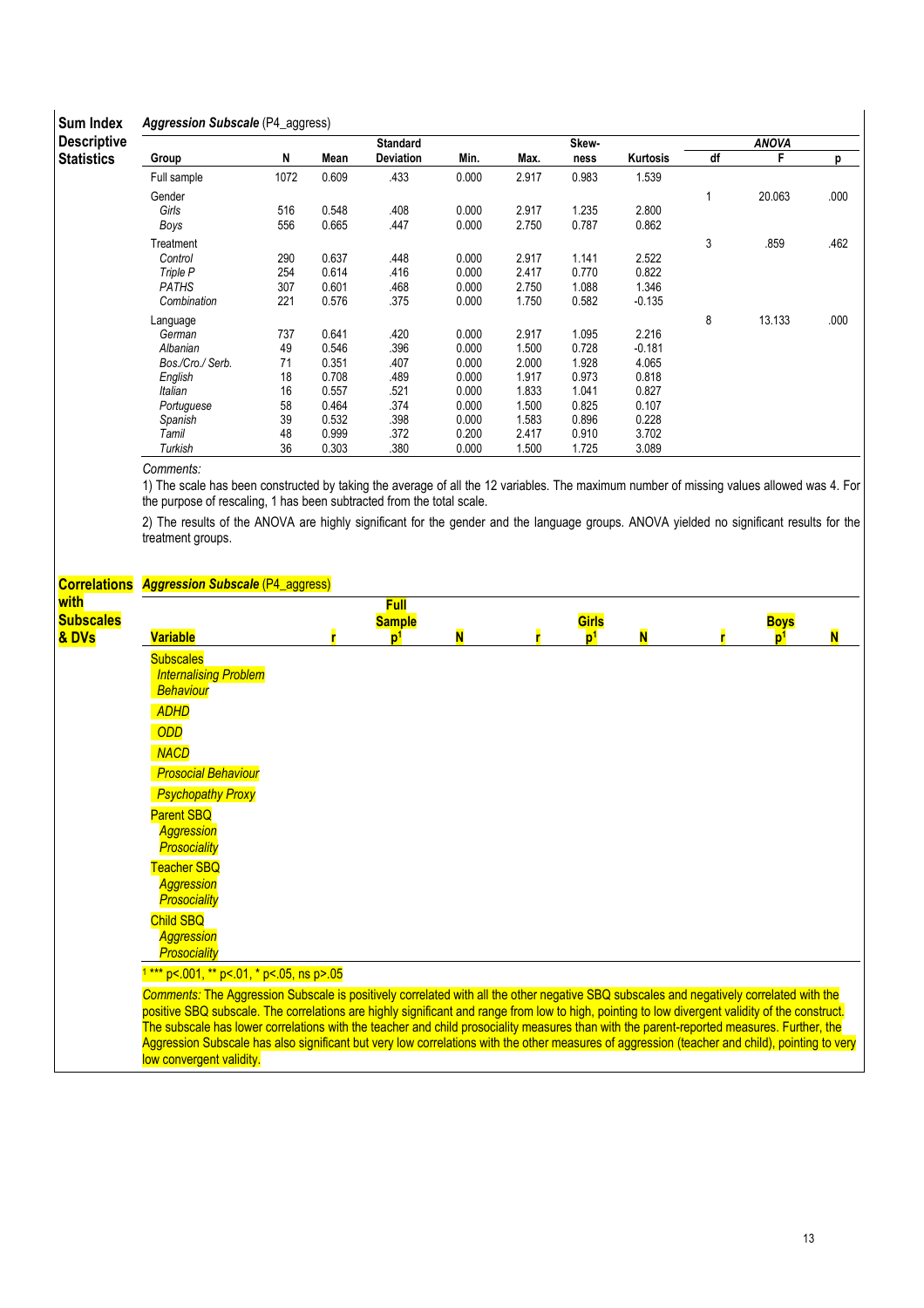| Variable<br><b>Values</b>               | 5-point Likert scale<br>$\bullet$<br>$1 -$<br>never |             |                |                                             |                |                |                         |                  |    |                   |              |
|-----------------------------------------|-----------------------------------------------------|-------------|----------------|---------------------------------------------|----------------|----------------|-------------------------|------------------|----|-------------------|--------------|
|                                         | $2-$<br>rarely                                      |             |                |                                             |                |                |                         |                  |    |                   |              |
|                                         | $3-$<br>sometimes                                   |             |                |                                             |                |                |                         |                  |    |                   |              |
|                                         | $4-$<br>often                                       |             |                |                                             |                |                |                         |                  |    |                   |              |
|                                         | 5-<br>very often                                    |             |                |                                             |                |                |                         |                  |    |                   |              |
|                                         | $7-$<br>Does not apply (MISSING)                    |             |                |                                             |                |                |                         |                  |    |                   |              |
|                                         | 8-<br>Don't know/ Can't remember (MISSING)          |             |                |                                             |                |                |                         |                  |    |                   |              |
|                                         | 9-<br>No answer/ Answer refused (MISSING)           |             |                |                                             |                |                |                         |                  |    |                   |              |
| Variable                                |                                                     |             |                |                                             |                |                |                         |                  |    |                   |              |
| Wording &                               | Variable Name                                       | Label       |                | Wording                                     |                |                |                         |                  |    |                   | Missings (%) |
| Case                                    | P4_10010_38                                         | Psychopathy |                | <childname> is cruel to animals</childname> |                |                |                         |                  |    |                   | $(0.4\%)$    |
| <b>Summary</b>                          | Total $N = 1075$                                    |             |                |                                             |                |                |                         |                  |    |                   |              |
| <b>Descriptive</b><br><b>Statistics</b> | <b>Standard</b>                                     |             |                |                                             |                |                |                         |                  |    |                   |              |
|                                         |                                                     |             |                |                                             |                |                |                         |                  |    |                   |              |
|                                         | Variable Name                                       | Label       | Mean           | Deviation                                   | Min.           | Max.           |                         | Kurtosis         |    |                   |              |
|                                         | P4_10010_38                                         | Psychopathy | 1.07           | .304                                        | 1              | 4              | <b>Skewness</b><br>5.30 | 32.27            |    |                   |              |
| <b>Sum Index</b>                        | Psychopathy Proxy Subscale (P3_psycho)              |             |                | <b>Standard</b>                             |                |                | Skew-                   |                  |    |                   |              |
| <b>Descriptive</b><br><b>Statistics</b> | Group                                               | N           | Mean           | <b>Deviation</b>                            | Min.           | Max.           | ness                    | Kurtosis         | df | <b>ANOVA</b><br>F | p            |
|                                         | Full sample                                         | 1071        | 1.067          | .304                                        | 1.000          | 4.000          | 5.300                   | 32.267           |    |                   |              |
|                                         | Gender                                              |             |                |                                             |                |                |                         |                  | 1  | 8.691             | .003         |
|                                         | Girls                                               | 515         | 1.039          | .246                                        | 1.000          | 4.000          | 7.610                   | 66.677           |    |                   |              |
|                                         | Boys                                                | 556         | 1.094          | .348                                        | 1.000          | 4.000          | 4.243                   | 20.323           |    |                   |              |
|                                         | Treatment                                           |             |                |                                             |                |                |                         |                  | β  | .858              |              |
|                                         | Control                                             | 289         | 1.104          | .348                                        | 1.000          | 3.000          | 3.551                   | 12.900           |    |                   |              |
|                                         | Triple P                                            | 255         | 1.020          | .139                                        | 1.000          | 2.000          | 6.971                   | 46.959           |    |                   |              |
|                                         | <b>PATHS</b><br>Combination                         | 306<br>221  | 1.059<br>1.086 | .319<br>.353                                | 1.000<br>1.000 | 4.000<br>4.000 | 6.177<br>4.998          | 41.524<br>29.361 |    |                   |              |
|                                         | Language                                            |             |                |                                             |                |                |                         |                  | 8  | 1.422             |              |
|                                         | German                                              | 737         | 1.079          | .329                                        | 1.000          | 4.000          | 4.952                   | 28.556           |    |                   |              |
|                                         | Albanian                                            | 49          | 1.041          | .286                                        | 1.000          | 3.000          | 7.000                   | 49.000           |    |                   |              |
|                                         | Bos./Cro./ Serb.                                    | 71          | 1.000          | .000                                        | 1.000          | 1.000          |                         |                  |    |                   |              |
|                                         | English                                             | 18          | 1.222          | .548                                        | 1.000          | 3.000          | 2.567                   | 6.363            |    |                   |              |
|                                         | Italian                                             | 16          | 1.063          | .250                                        | 1.000          | 2.000          | 4.000                   | 16.000           |    |                   |              |
|                                         | Portuguese                                          | 58          | 1.052          | .223                                        | 1.000          | 2.000          | 4.156                   | 15.821           |    |                   |              |
|                                         | Spanish<br>Tamil                                    | 39<br>47    | 1.026<br>1.043 | .160<br>.292                                | 1.000<br>1.000 | 2.000<br>3.000 | 6.245<br>6.856          | 39.000<br>47.000 |    |                   | .183         |